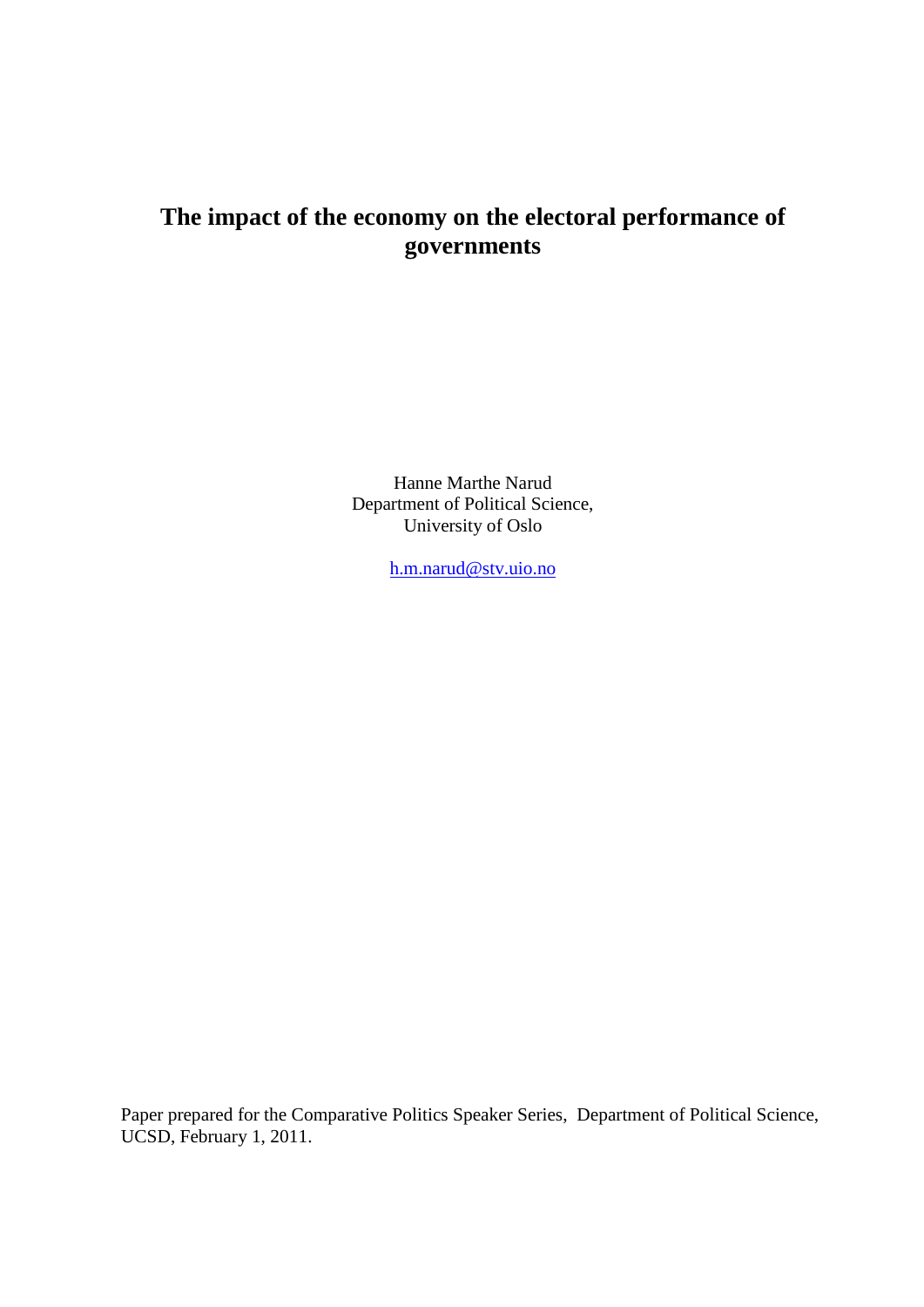### **Abstract**

It is a widely recognized assumption among politicians, political commentators and social scientists that elections are referenda on the economy. The belief is that voters will reward the government when economic conditions are good, whereas they will punish it in times of economic recession. This more or less universal "truth" has been subject to an extensive amount of empirical research, in which students have attempted to define which types of conditions are most relevant for the economic vote. Much of this research indicates that there is a relationship between the economy and the vote, but the direction and the strength of this relationship is complex and less intuitive than the simple notion of economic voting would predict. Moreover, the electoral fortunes of incumbent parties are not conditioned by economic factors alone. Systematic research across countries reveals that electoral performance varies according to system-specific variables such as type of government, critical events and changes in the political environment of political parties.

This paper explores the impact of the economy for the electoral rewards and punishments of incumbent parties in a Northern European context. First, to what extent is the "adverse incumbency effect" in parliamentary systems conditioned by economic factors? Second, under which conditions is the economy a constraint on incumbent parties? And finally, what is the overall impact of the economy compared to other types of issues, e.g. factors related to social structure, policy issues and ideology? Evidence suggests that on the aggregate the negative incumbency effects are related to economic factors, but these effects are less intuitive and straightforward on the individual level. In the context of the Norwegian welfare system, the overall effect of the economy on the vote has been modest. With the establishment of the oil fund, the level of support for incumbent parties has increasingly been related to voters' expectations of benefits they may get from the oil revenues. Dissatisfaction with government policies has turned into a form of resource curse for Norwegian governments. The elections of 2001 and 2005 demonstrate that these factors are linked to the saliency of welfare issues and to voters' perceptions of government performance on these issues. Due to the economic shock in 2008 the negative trend for incumbent parties was reversed in the 2009 parliamentary election. The financial means available to the Norwegian government through the oil fund gave it the opportunity to show "muscles" in a situation where the economic recession created insecurity among many voters. In so doing, the government was able to meet a long-standing demand among many voters to use more of the oil money to solve domestic problems. In this context, the oil purse turned into a "blessing" rather than a "curse".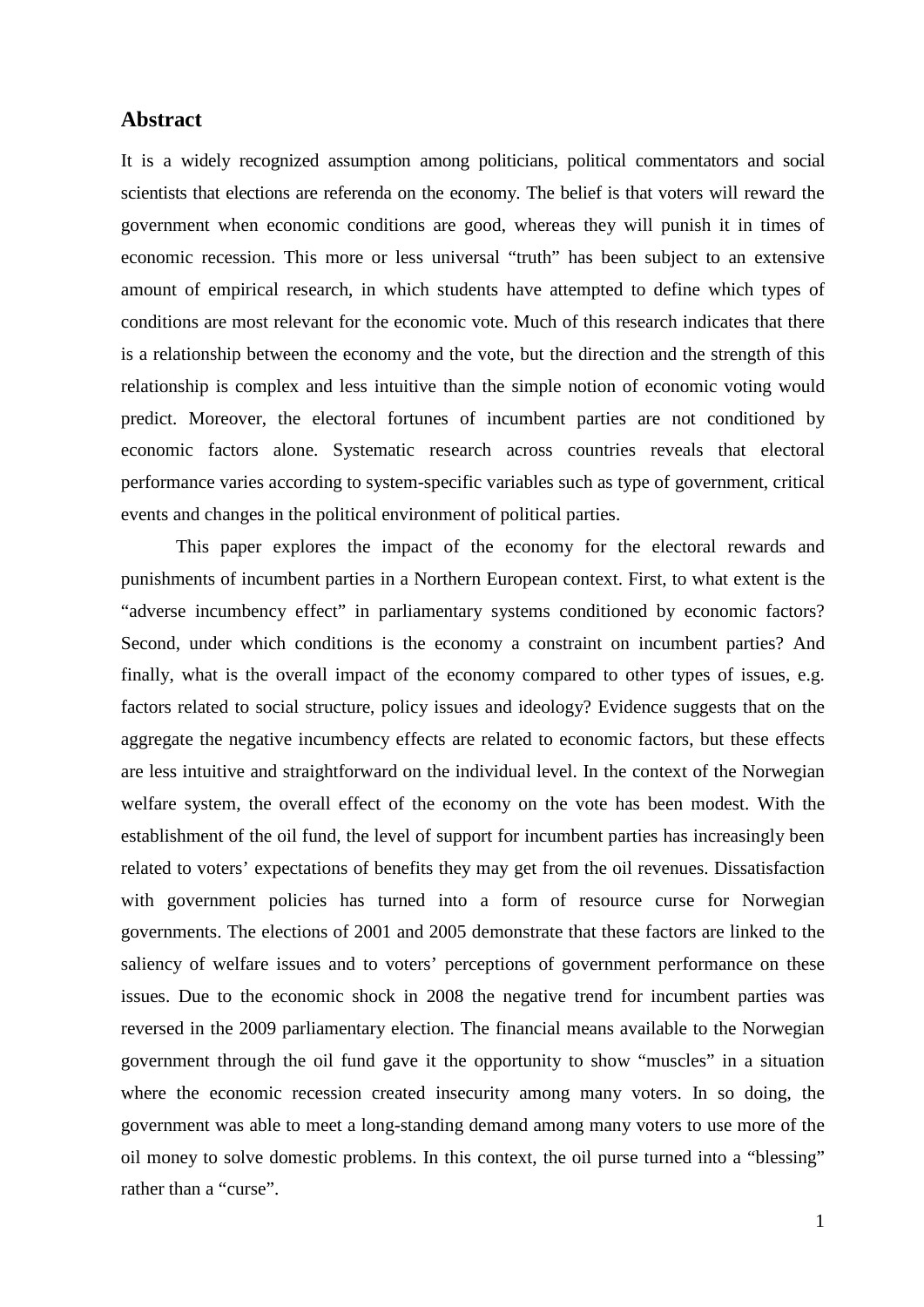# **The impact of the economy on the electoral performance of governments**

Hanne Marthe Narud Department of Political Science, University of Oslo

Former British Prime Minister, Harold Wilson, once stated that: "All political history shows that the standing of a Government and its ability to hold the confidence of the electorate at a General Election depend on the success of its economic policy" (in Dalton, 2004: 126). It is a widely recognized assumption among politicians, political commentators and social scientists that elections are referenda on the economy. The belief is that voters will reward the government when economic conditions are good, whereas they will punish it in times of economic recession. This more or less universal "truth" has been subject to an extensive amount of empirical research, in which students have attempted to define which types of conditions are most relevant for the economic vote. Much of this research indicates that there is a relationship between the economy and the vote, but the direction and the strength of this relationship is complex and less intuitive than the simple notion of economic voting would predict (see e.g. Lewis-Beck and Paldam, 2000; van der Brug et al., 2007; Duch and Stevenson, 2008). Moreover, the electoral fortunes of incumbent parties are not conditioned by economic factors alone. Systematic research across countries reveals that electoral performance varies according to system-specific variables such as type of government, critical events and changes in the political environment of political parties (Bengtsson, 2004; Narud and Valen, 2008). The important question is which kinds of political and economic contexts that are likely to condition the economic vote.

This overall question forms the point of departure for this paper, in which I will explore the electoral rewards and punishments of incumbent parties in a Northern European context. Three questions are analyzed: First, to what extent is the "adverse incumbency effect" in parliamentary systems conditioned by economic factors? Second, under which conditions is the economy a constraint on incumbent parties? And finally, what is the overall impact of the economy compared to other types of issues, e.g. factors related to social structure, policy issues and ideology? In the subsequent empirical analysis I will analyze these questions on the basis of data from the Norwegian political system. Norway is an interesting case because of its role as "petro state", that is, an oil producing nation. It also has one of the most highly developed welfare systems in the world. Hence, the political consequences of the oil fortune will be a major issue in the paper.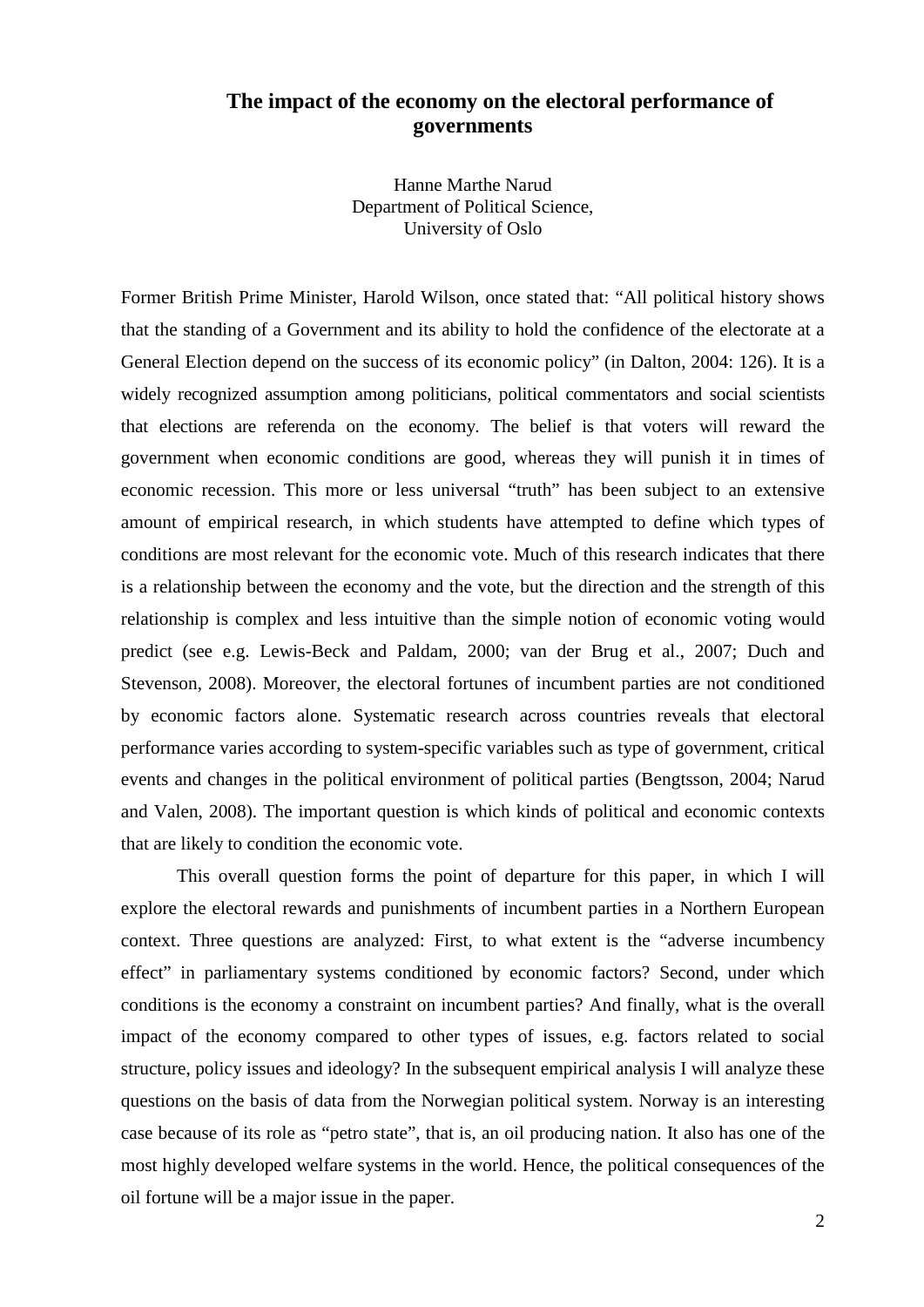I begin by reviewing some of the previous research on the electoral performance of governments, and proceed by discussing the possible link between the economy and the vote. I then give a brief overview of the economic development in Norway and look at the electoral performance of governments in the postwar period. In the next part of the paper I explore possible effects of the economic development on the electoral performance of governments. In so doing, I lean on survey data from the national election studies. My main concern is to explore the magnitude and nature of economic voting in Norway. Which role – if any – does the economy play for voters' support/punishment of the incumbent parties? Given the limited space offered by one single paper, I restrict my analysis to three selected cases (elections) to illustrate the analytical points. I begin with the assertion that there is a "wear and tear" on incumbent governments in western democracies.

### **The electoral performance of governments**

The theoretical assumption behind the "negative incumbency effect" hypothesis is based upon the notion that voters judge governing parties retrospectively upon their performance (Fiorina 1981). Governing parties may be held to more severe standards than opposition parties, particularly concerning consistency between promise and performance. In terms of voteseeking it may therefore be a disadvantage to hold office. Indeed, this assumption runs contrary to the hypothesized effect of incumbency in the US, in which case that of exploiting office would be a more likely outcome (Cronin, 1980; Polsby and Wildavsky, 1980). In the parliamentary context of Western Europe, however, the idea that there is a "wear and tear" on parties in government has received fairly wide empirical support (e.g. Rose and Mackie, 1983; Narud and Valen, 2008).

In their analyses of 17 European countries between 1945 and 1999 Narud and Valen (2008) clearly demonstrate that in all countries there is an adverse incumbency effect, as indicated by Figure 1. Even though great variations may be observed among countries in the magnitude of the electoral losses (and gains), their analyses show that the average incumbency loss has increased monotonically over a period of 50 years.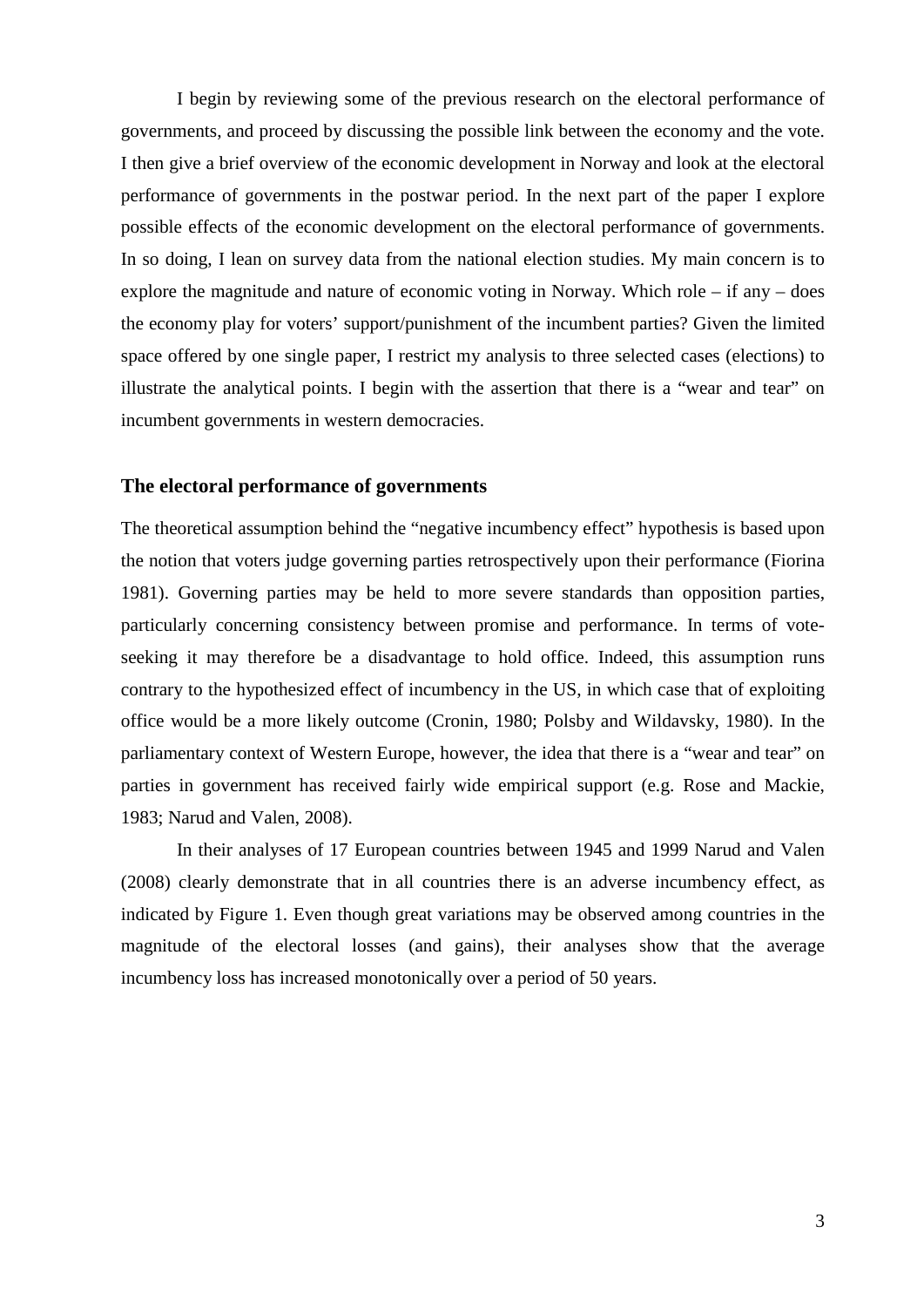

*Source: Narud and Valen, 2008:380*

A number of scholars have made attempts to define the institutional conditions under which voters constitute a constraint on parties in government (e.g. Strøm, 1990; Powell and Whitten 1993; Narud and Irwin, 1994; Müller and Strøm, 1999; Anderson, 2000; Bengtsson, 2004; Narud and Valen, 2008). The main argument has been that the performance of incumbents is conditioned by the clarity of responsibility of the parties involved. Clarity of responsibility is enhanced by party system characteristics; such as the number of parties, the cleavage system, and consequently, the dimensionality of the policy space. In addition, clarity of responsibility may be linked to the type of government, i.e. minority vs. majority, and coalition vs. single party government. The most fundamental difference is between two-party systems on the one hand and multiparty systems on the other, since they generate different types of government. According to the logic of retrospective voting, with only two parties competing, voters can more easily assign blame and punish the government for poor performance by voting against it. Voters in multi-party systems, on the other hand, are less likely to employ such retrospective penalties, since coalition governments are the norm rather than the exception. With a coalition government, there is no indication as to which incumbent the voters should hold accountable – or as to which alternative party they should turn to.<sup>[1](#page-4-0)</sup> The basic argument in the literature on democratic choice has been that coalition government obscures accountability, thereby reducing the ability of the electorate to assign blame (Dahl 1966; Epstein 1967; Schattschneider 1942; Austen-Smith and Banks 1988; Laver and Shepsle 1990; Strøm 1990; Narud 1996; 1996a). To a certain extent, the same logic applies to minority governments.

<span id="page-4-0"></span> $<sup>1</sup>$  This argument is valid also in prospective terms. The proposition then would be that the effect of incumbency is</sup> related to the voters' perception of the parties' future achievements, and that they vote for those parties they believe would be best qualified for dealing with certain policies.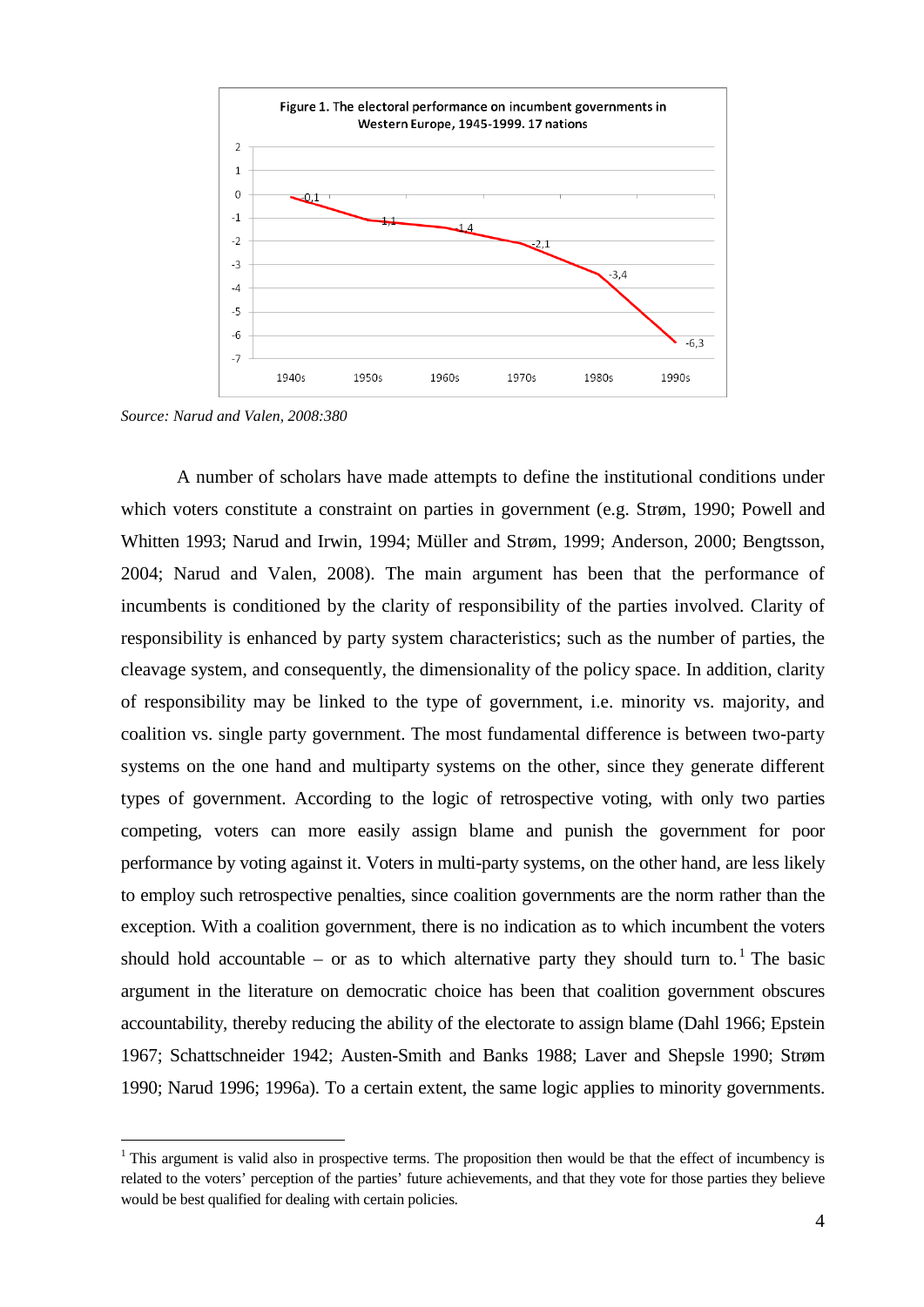Since these governments must rely on the support of opposition parties to enact legislation, they can always attempt to shift the blame for policy failures to other parties (Strøm 1990; Powell and Whitten 1993). Based on the above reasoning, Narud and Valen (2008) set out to test whether weak governments (i.e. coalition government and minority cabinets), which can deflect accountability, do better at the polls than strong governments (i.e. single party majority government). In addition, they examined whether the electoral performance of cabinets correlates positively with party-system fragmentation, polarization and extremism, since these attributes of the party system are likely to make alternatives to the incumbent government less likely (Narud and Valen, 2008:372).

Their findings reveal that we are faced with some very complex relationships, in which cabinet size as well as party system characteristics play a role. For instance, voters tend to be less hard on incumbents when there appeared to be no feasible alternatives. Consequently, the greater the fragmentation of the bargaining environment, the better the performance of the incumbents. Furthermore, some of the strongest effects lay in the most proximate circumstances surrounding the election, in critical events and macro-economic conditions. Linked to the literature on economic voting, these results are of great relevance. Systematic research across countries reveals that the impact of the economy varies according to systemspecific variables such as type of government, critical events and changes in the political environment of political parties (Anderson, 2000; Bengtsson, 2004; Narud and Valen, 2008).

### **It's the Economy, stupid…**

Considerable research efforts have gone into specifying precisely how the economy influences elections. A key variable in this respect has been *clarity of responsibility*, as the traditional accountability model of retrospective voting has already suggested (cf. the above discussion). Voters are more likely to vote economically if the political institutions clarify who is responsible for what, and if there is a viable alternative to the incumbent government (Powell and Whitten, 1993). Anderson (1995), for instance, demonstrates that the effect of economic conditions on cabinet support varies with party system change (measured in terms of the effective number of parties). The larger the effective number of parties, the more complex the coalition bargaining environment, and consequently, the harder it is for voters to obtain the information they need to hold the government accountable for economic measures. For instance, economic voting is less likely as coalition governments get larger (oversized) and more complex, since voters find it difficult to attribute responsibility to specific incumbent parties. By the same logic, economic voting is less likely in systems dominated by minority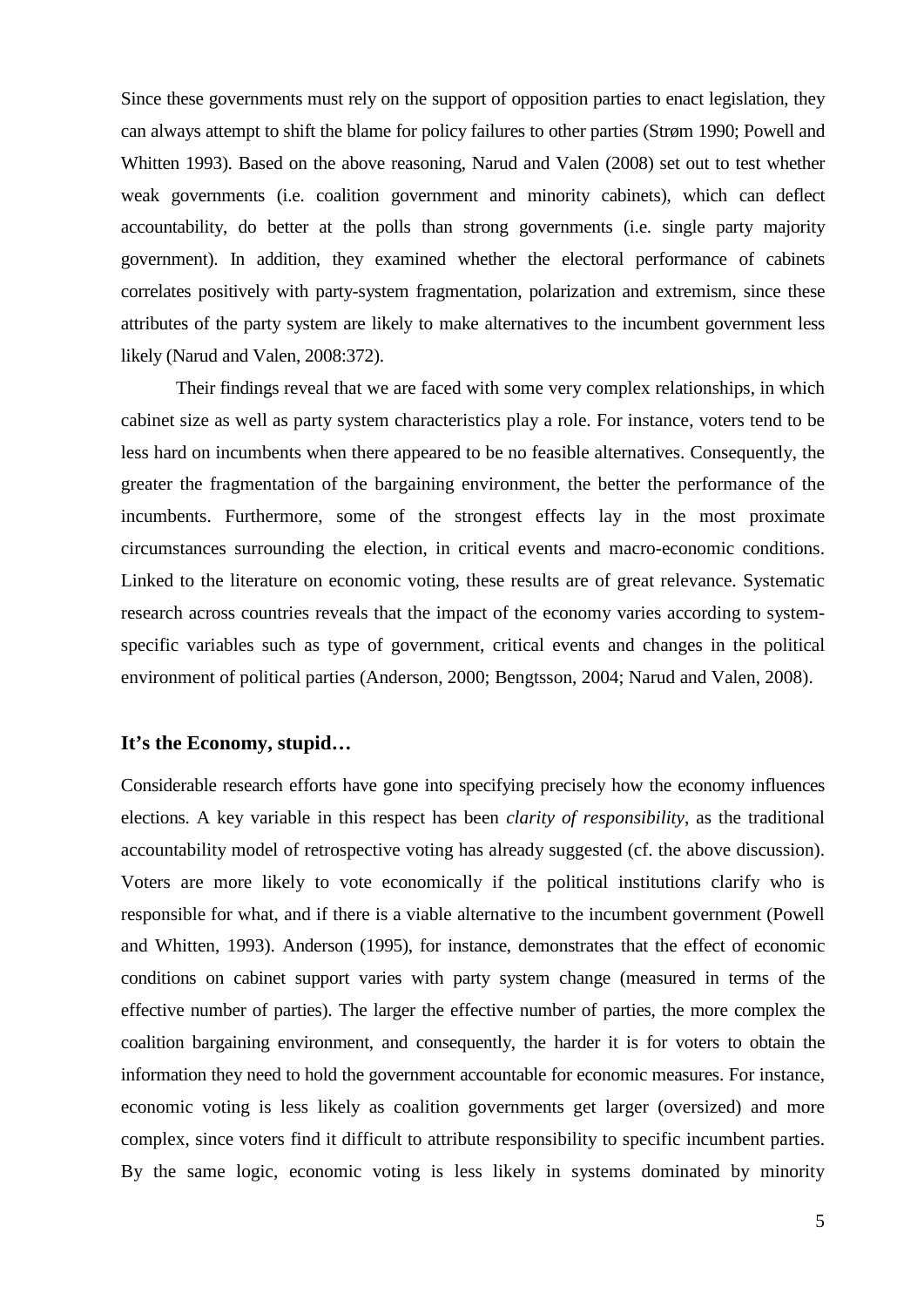governments, since these governments must rely on support by opposition parties, which in turn, blurs the responsibility for economic outcomes.

On this point it is important to mention that there has been a methodological discussion in connection with the application of aggregate data versus survey data. The main criticism raised against macro-level studies has to do with their lack of sensitivity to shifts in social and political forces (see e.g. Lewis-Beck 1986). The micro-level data, on the other hand, are more sensitive to "small-nation" problems, resulting for example from the influence of the international environment, a point I will come back to in the conclusion. Individual level data do, however, allow for testing the importance of retrospective versus prospective evaluations of the economy, as well as detecting if voters have sociotropic rather than egotropic concerns (Listhaug, 2005:217). Concerning the impact of the economy on the individual vote, a number of scholars have found that the effect is marginal compared to other factors of importance to the electorate (Lewis-Beck and Paldam 2000:114; Dorussen and Taylor 2002:101). Bengtsson's analysis of the elections in 21 Western nations between 1950 and 1997, for instance, indicates that "pure" economic conditions can explain only three per cent of the changes in the governments' popular support. The result improves markedly, however, when various types of contextual variables are included in the model (Bengtsson 2004:756-758). Contextual factors that help clarify the responsibility for economic management, like governing party target size or the availability of alternatives, contribute to the understanding of differences in economic effects across countries (Anderson 2000; Bengtsson 2004). Moreover, the effect of the economic variables is stronger when volatility is low and turnout is high, especially in political and institutional environments with clear responsibility structures and availability of alternatives (Bengtsson 2004:762).

Consequently, the relative importance of economic factors varies between countries and over time, and with the level of analysis. There is some very strong evidence for economic voting in the US, for example, whereas the empirical evidence for other parts of the developed world is much weaker. The economic effect on the vote also seem to vary with the level of welfare state development, suggesting that the economy plays less of a role in states with high levels of spending (Pacek and Radcliff, 1995; for evidence in the US, see Singer, [2](#page-6-0)010).<sup>2</sup>

<span id="page-6-0"></span><sup>&</sup>lt;sup>2</sup> Pacek and Radcliff (1995: 46-47; 56-58) suggest at least two reasons for these variations. The first has to do with the relationship with the economy and turnout, and the role played by welfare in conditioning this relationship (in nations where welfare provisions are especially generous, poor economic conditions do not depress turnout), implying that the welfare state will indirectly affect the vote via its impact on the composition of the electorate. The second is the manner in which welfare systems affect voter sensitivity to economic conditions, suggesting that welfare provisions will directly affect the vote by altering voter decision calculi. In marginal welfare states the lack of a social "safety net" will tend to increase citizen sensitivity to economic fluctuations, making them particularly alert to economic declines. By contrast, in true welfare states the general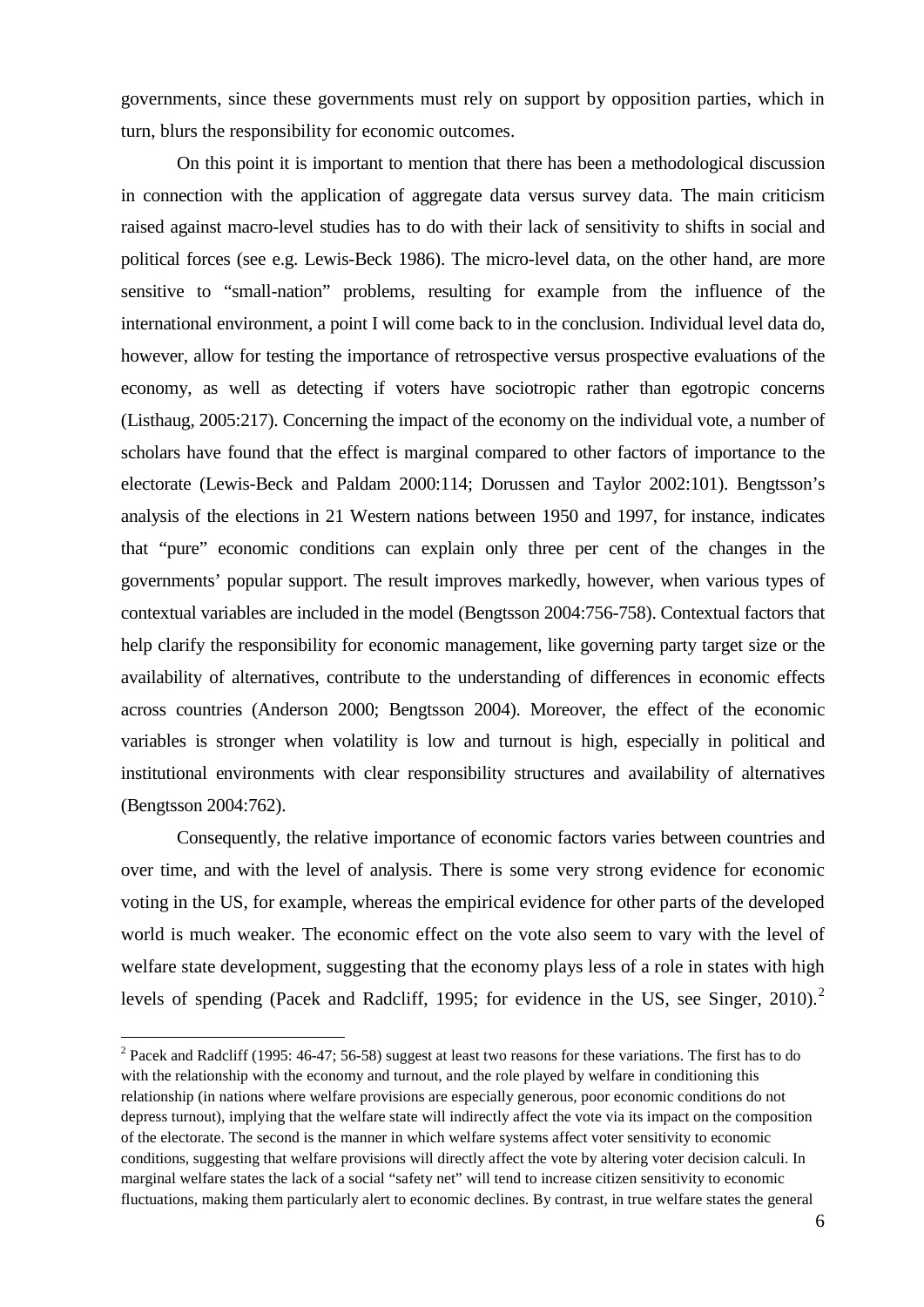Unemployment, real disposal income and inflation have had the most consistent influences, whereas a country's balance of trade has generally not been significant (Harrop and Miller 1987:218). Furthermore, the various types of economic indicators seem to hit governments with a different policy platform differently. Using rates of unemployment, inflation rates, and economic growth (in terms of the annual percentage change in gross domestic product (GDP)) as the independent variables, Narud and Valen (2008) showed that the election result varied between governments of different ideological leaning. Hence, the results consistently showed that conservative parties were much more susceptible to inflation than leftist parties were to unemployment. These findings are in line with the notion of "issue ownership" of right-wing parties on economic issues, but not consistent with the issue ownership attached to social democrats on unemployment issues. In this context, the Swedish scholar Johan Martinson (2009) argues that electoral outcomes of governments are best understood through an "integrated model" of economic voting and issue ownership, taking into account the effects of both economic changes and the public agenda. A high level of unemployment, for instance, usually means that the issue of unemployment will be salient during the election campaign, potentially hurting the support for the incumbent government. The incumbent's issue ownership of the issue, however, could cushion the negative effect of unemployment, since voters have confidence in the government's ability to deal with the problem (Martinson, 2009:8).

In terms of party difference, Narud and Valen found that the electoral result varied for parties with different governmental responsibilities. The Minister of Finance was affected most severely by the macro-economic variables, particularly inflation, but also the ideological composition of the government was of relevance. The combination of a rightist profile and inflation had a significant and negative impact upon the electoral result of the party of the Minister of Finance. This fact indicates that voters in the aggregate are surprisingly discriminating in their judgments, even though the Prime Minister's party was less affected in this respect, as Figure 2 demonstrates.

-

public seems to have created a system whereby they have removed short-term economic performance as the major electoral issue. "In this way", Pacek and Radcliff (1995: 58) argue, "the existence of the welfare state is itself a kind of standing accountability – a way of assuring material well being – which makes an American-style elctoral obsession with the economy unnecessary".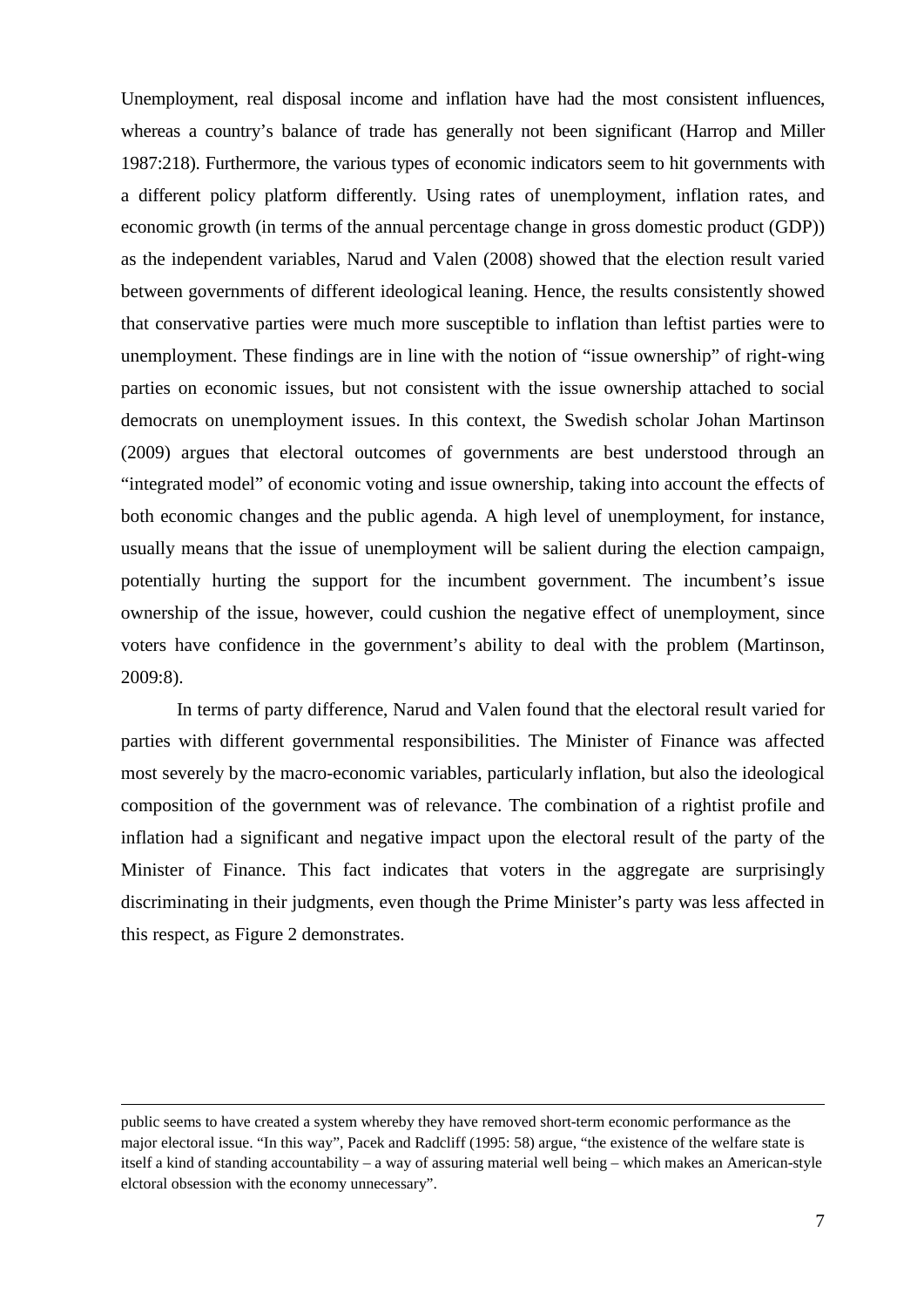

**Figure 2. The impact of the economy on different cabinet parties. Western Europe, 1945-1999.**

*Source: Narud and Valen, 2008:386*

It is also evident that the government as such does not receive any extra credit (votes) for a growing economy. In fact, Figure 2 points to some very clear negative effects of economic recession, whereas there is little indication of any positive effects of economic improvement. This kind of "grievance-asymmetry" indicates that there is a negative bias in the electorate, making the voters more alert to economic troubles than to good news (see e.g. Nannestad and Paldam, 1997; Dorussen and Taylor, 2002:10).

The above observations suggest that dissatisfaction with government performance is a more important predictor of electoral behavior than satisfaction. Hence, there is a tendency for poor economic behavior (or voters' perception of such) to have a stronger relationship with voters' choice than positive performance. Let us carry these propositions with us in the subsequent empirical analysis, in which the electoral fate of three Norwegian governments will be discussed more in detail. In so doing, I will lean on survey data from the national elections studies, which allow for a test on how voters' perceptions motivate their voting choice. Let us first have a look at some relevant facts about the Norwegian economy.

### **The "Curse" of the Oil Purse**

Like many other nations in Western Europe, Norway has over the last few decades experienced rapid economic and social changes. Norway's first political parties were founded at a time when the country was one of Europe's poorest, a decade that also marked the peak of Norwegian emigration to the United States (Rokkan, 1970; Valen, 1981; Strøm and Svåsand, 2000). A hundred and plus years later, the country may be characterized as one of the most prosperous welfare states in the world, and indeed, one of the richest in terms of GNP per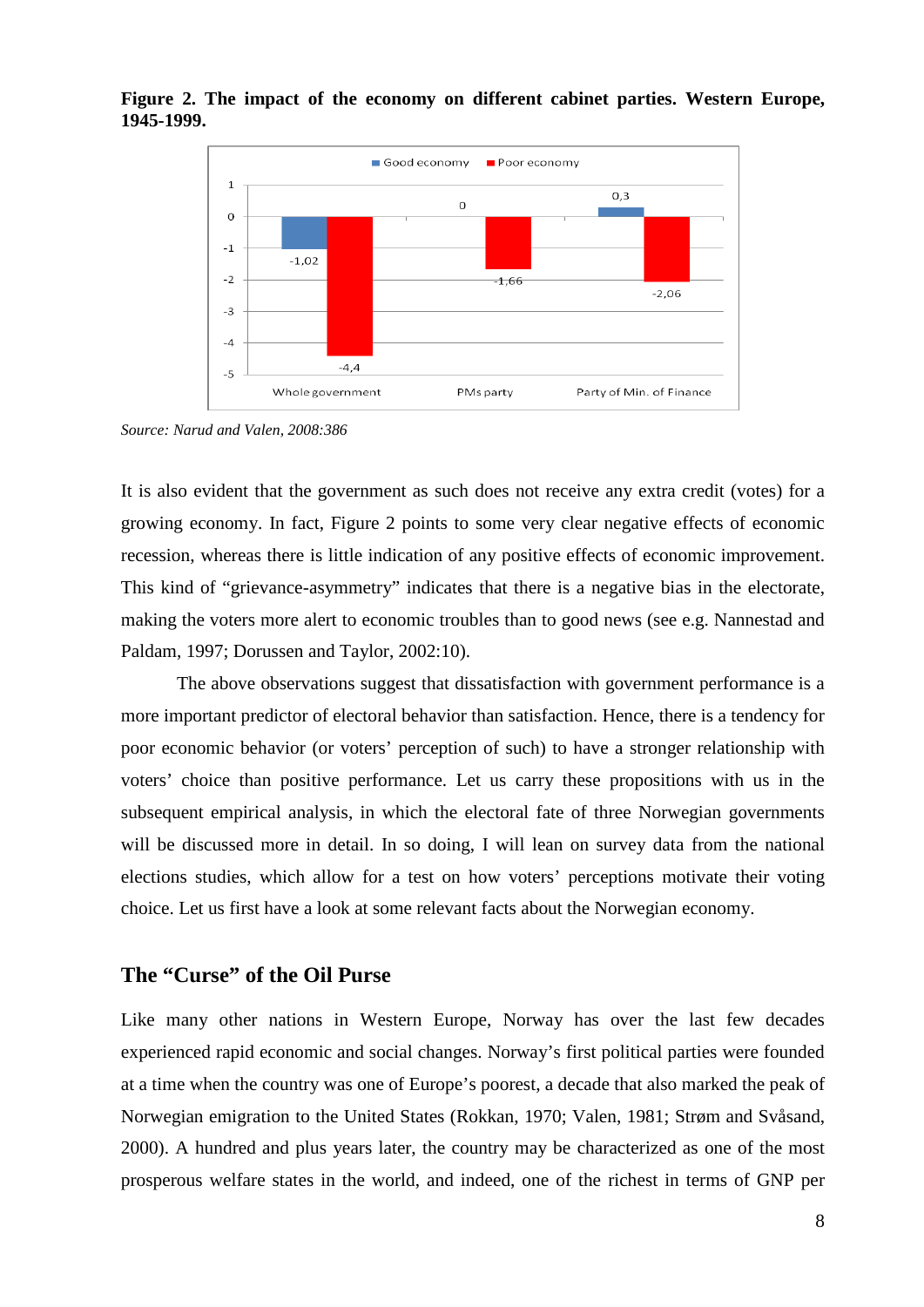capita. Blessed with huge incomes from the oil industry, Norway's GNP reached an all time high in 2009 with USD 59,300 per capita (the population of Norway is about 4.8 million). Petroleum was discovered in the North Sea already in 1969, and in the following years a number of major discoveries were made. At present Norway ranks as the world's third largest oil exporter and the second largest exporter of natural gas after Russia (*Statistics Norway*). The country has an extensive social welfare system, $3$  and one contributing factor is of course the wealth that has been acquired from the oil industry. However, the bulk of the welfare arrangements are publicly financed through taxation, as all wage earners contribute a fixed percentage of their earnings to the national insurance tax. The welfare expenditures form a considerable part of GDP, and worries have increased that growing demands for welfare goods due to demographic and social changes will lead to an "overload" of public expenses in the future.

No doubt, Norway's natural resources in terms of oil and gas have boosted the country's economy considerably. However, the Norwegian story is not a typical one. In her book with the telling title *The Paradox of Plenty* Terry Lynn Karl (1997) analyzes how some major petro states have mismanaged their oil fortunes. It is not only poor countries that can mismanage income from oil, as we learn from the expression 'Dutch disease' which is used to describe the effects of how The Netherlands spent their income from natural gas in the 1960s and 1970s, leading to an unsustainable growth of the public sector and a decline in manufacturing industries (Larsen 2004). The negative effect of oil economies is also captured by the idea of a 'resource curse' which has an economic aspect (Larsen 2004) as well as relationship to conflict, where countries with an abundance of natural resources like oil might suffer from conflicts over the distribution of income from these resources, leading in extreme cases to civil war (Ross, 2004; Smith, 2004; Torvik 2002).

Karl (1997) describes Norway's management of its oil fortunes as a success. The country is more developed than most petro states and is not dependent on this resource alone. More important, Norway has developed strong state institutions to handle the financial risks of oil. A key institution is the oil fund or, using the official name, the Government Pension Fund, which invests the income from oil abroad, and sets a rule for spending per year  $-4$  per cent. The oil fund and the procedures for spending from the fund have reigned in much of the dysfunctionalities of a large oil income and have stabilized the economy. In this respect, the

<span id="page-9-0"></span><sup>&</sup>lt;sup>3</sup> A compulsory National Pension plan provides citizens with benefits such as universal child support, one-year paid maternity leave, and pensions for old age, disability, rehabilitation, widow, and widower. Health insurance is mandatory for all inhabitants.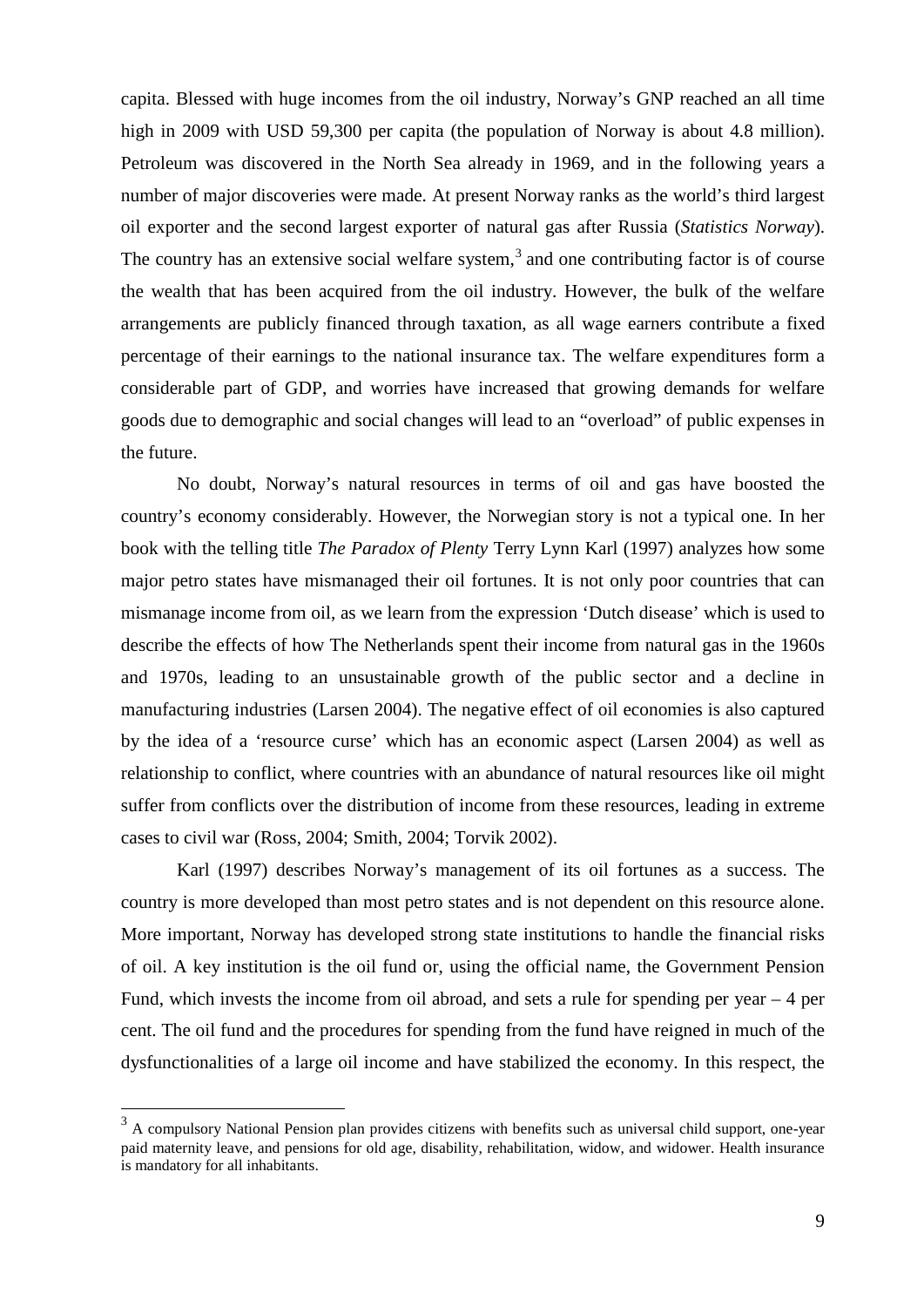establishment of the oil fund has been a tremendous success. However, all problems have not been solved. Recently, the government has attempted to reduce excess spending from the fight against the financial crisis in 2008-9. An important part of the efforts is to get the spending rate from the oil fund back to the annual 4 per cent level. By any standard the fund is very large, as Figure 3 demonstrates, and it has shown a strong and continuous annual growth.



**Figure 3. The value of the Government Pension Fund. NOK billions (August 2010).** 

#### *Source: http://www.nbim.no/en/Investments/Market-Value*

.

It is not only the size of the fund that is impressive, it is also the fact that the fund has grown from nothing to the current size in about 10 years. It would be surprising if this wealth did not have a political impact. For the purpose of this paper, I am concerned with the possible impact of the described developments on the electoral performance of incumbent parties. Figure 4 presents the total gains and losses for the government parties in all the elections of the post-war period. The period from 1945 to the turn of the millennium is presented by decade, whereas the three most recent elections (2001, 2005 and 2009) are presented separately.

The figure clearly demonstrates that negative incumbency effects have been on the rise in Norway, an observation that parallels the evidence we saw in Figure 1 concerning all West European countries. While some variations are evident in the Norwegian case, the overall trend of negative incumbency effects are most severely pronounced in the elections of 2001 and 2005 with the governments (from different party blocks) losing 11.7% on both occasions.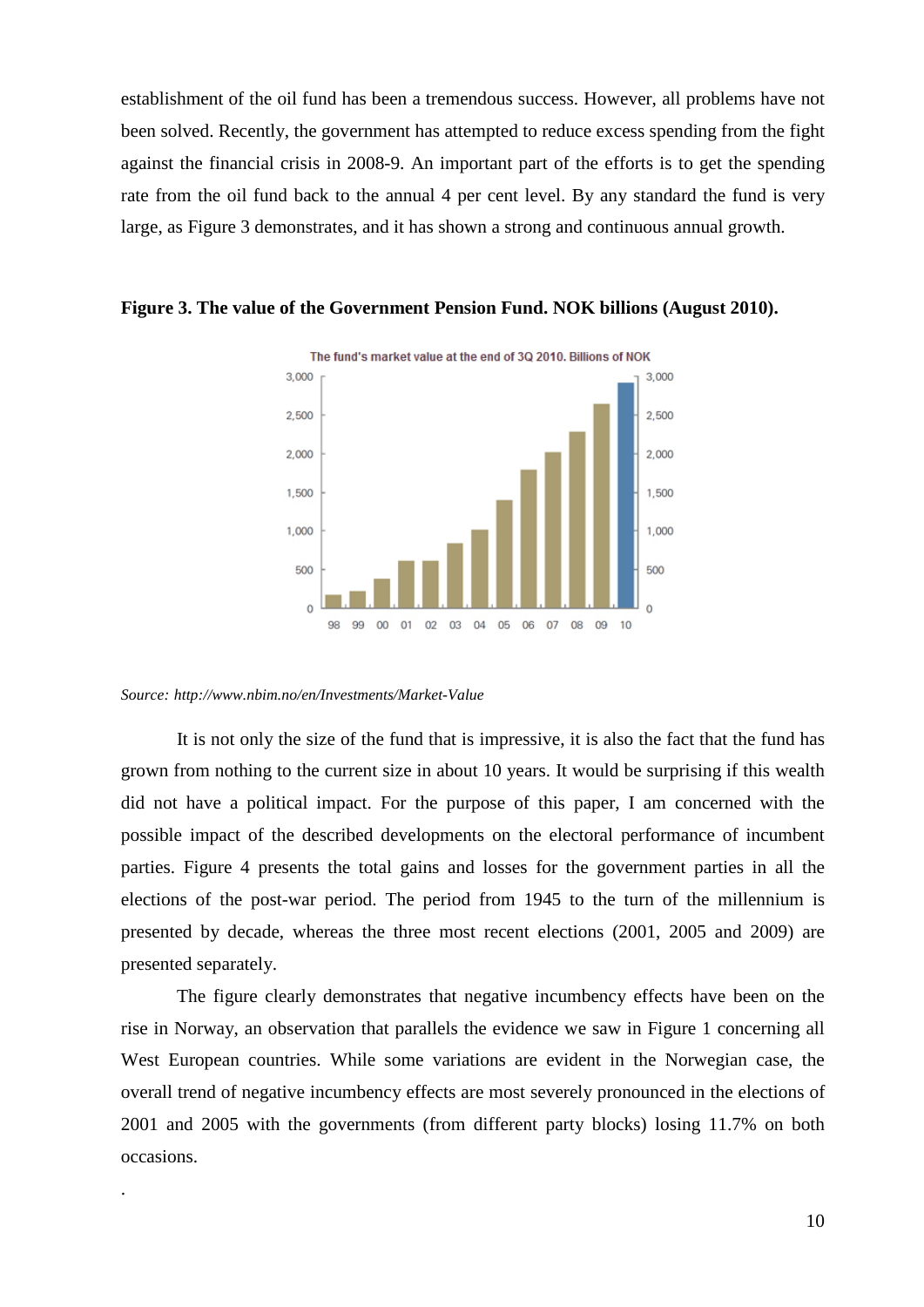**Figure 4. The costs of ruling. The electoral performance of parties in office at the time of the election (in percent of national vote). Norway 1945-2009, total average gained/lost = - 1,8**



These are striking results, given the enormous economic growth in the period at hand. By contrast, we can detect virtually no incumbency effect (positive or negative) in the 2009 election, which took place in the shadow of the financial crisis. In fact, the 2009 centrist-left government was the first one to survive an election in 16 years. Indeed, the results of these three elections run contrary to any intuitive understanding of the economy and the vote. How can we explain this paradox?

Even though a number of factors must surely have played a role for the electoral fate of the incumbent parties, I will argue that the contrasting patterns of the three elections are related to economic factors, and particularly to the size of the oil fund, but in very different ways. While most of the oil money is kept out of the domestic economy (by nature of the Pension fund), it is not kept out of the minds of the voters. Public opinion data from the 1997- 2005 period show that citizens want to spend more of the money than the actual government policies allow for (Listhaug, 2007; Narud and Valen, 2007: 277), and this is also the case in general, although the mass support for spending varies somewhat over time. The effect of oil wealth managed in the oil fund is that it creates expectations that cannot be met. For political trust Listhaug (2007: 135) writes: "The most important effect is that it [the oil fund] created a contrast frustration gap. Political parties, especially the Progress Party and the Socialist Left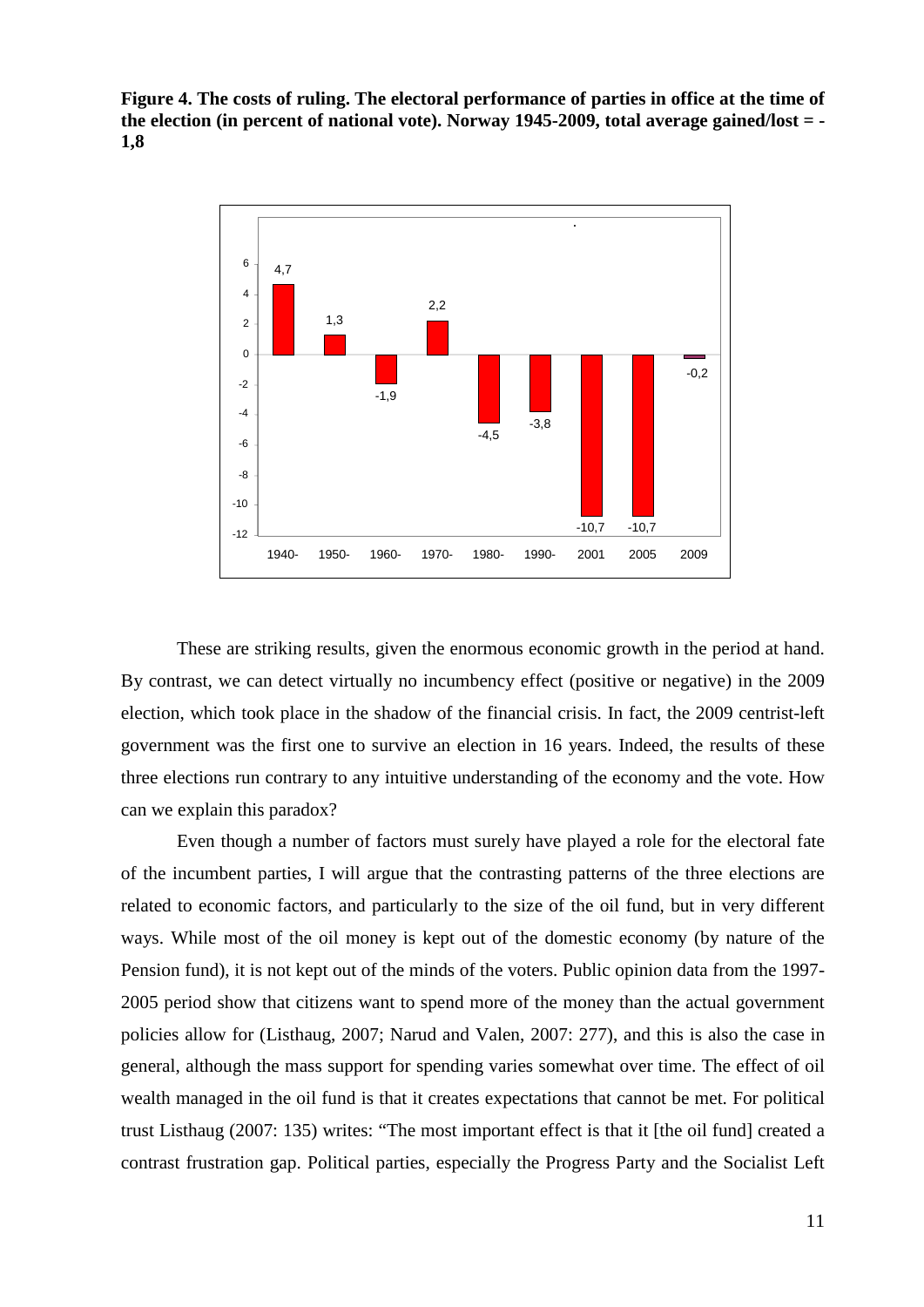Party<sup>[4](#page-12-0)</sup>, as well as important interest organizations and advocacy groups, immediately started to observe the contrast between important tasks and problems that cannot be solved within the constraints of current state budgets, and the pile of money that steadily grows under the label of the oil fund. But this pile of money cannot be accessed easily: it is likely that frustrations caused by seeing the cake and not be able to eat it, if shared by many citizens, may undermine political trust."

In the subsequent part of this paper I attempt to substantiate the effect of the economy on the relationship between citizens and government. My emphasis is on the three most recent elections in Norway, the elections of 2001, 2005, and 2009. I will show that these elections display very different patterns with regard to the impact of the oil wealth. In 2001 and 2005 in the form of a "curse" – in the sense that frustration effects of oil wealth had grown over time (in line with the size of the fund), causing voters to expect more than the governments were able to deliver, particularly in terms of welfare goods. By contrast, in 2009 in the way of a "blessing" – in the sense that the economic resources available from the oil fund enabled the government to run a series of economic programs to counteract the negative effects of the financial crisis. In the latter election, and in contrast to the first two, it could also be the case that the 'economic shock' from the global financial crisis had a moderating effect on voters' expectations vis-à-vis the government.

## **Empirical analysis**

Norway has a complex multiparty system<sup>[5](#page-12-1)</sup> with a record of single party as well as coalition governments (both minority and majority) (for an overview see Narud and Strøm, 2000). In terms of links between government type and economic effects on the vote, Listhaug (2005) observes that there are only weak and irregular effects found for Norway, and that these trends may be explained by the dominance of minority governments, a weak opposition and political events that overshadowed economic concerns in the elections studied (1985-1997). The retrospective evaluation of the national economy has been the most consistent dimension of economic voting, but even this dimension was without impact in the 1997-election. Listhaug did not include any preference variables tapping the effect of the oil wealth in his

<span id="page-12-0"></span> $<sup>4</sup>$  These are the two populist wing parties on the left-right scale in Norwegian politics. At present, following the</sup> parliamentary elections in September 2009, there are seven parties represented in parliament. Two are left-ofcentre parties (the Socialist Left and Labour), three are centrist parties (the Centre Party, the Christian People's Party, and the Liberals), and two are right-of-centre parties (the Conservatives and the Progress Party).

<span id="page-12-1"></span> $5$  Cf. footnote four (above).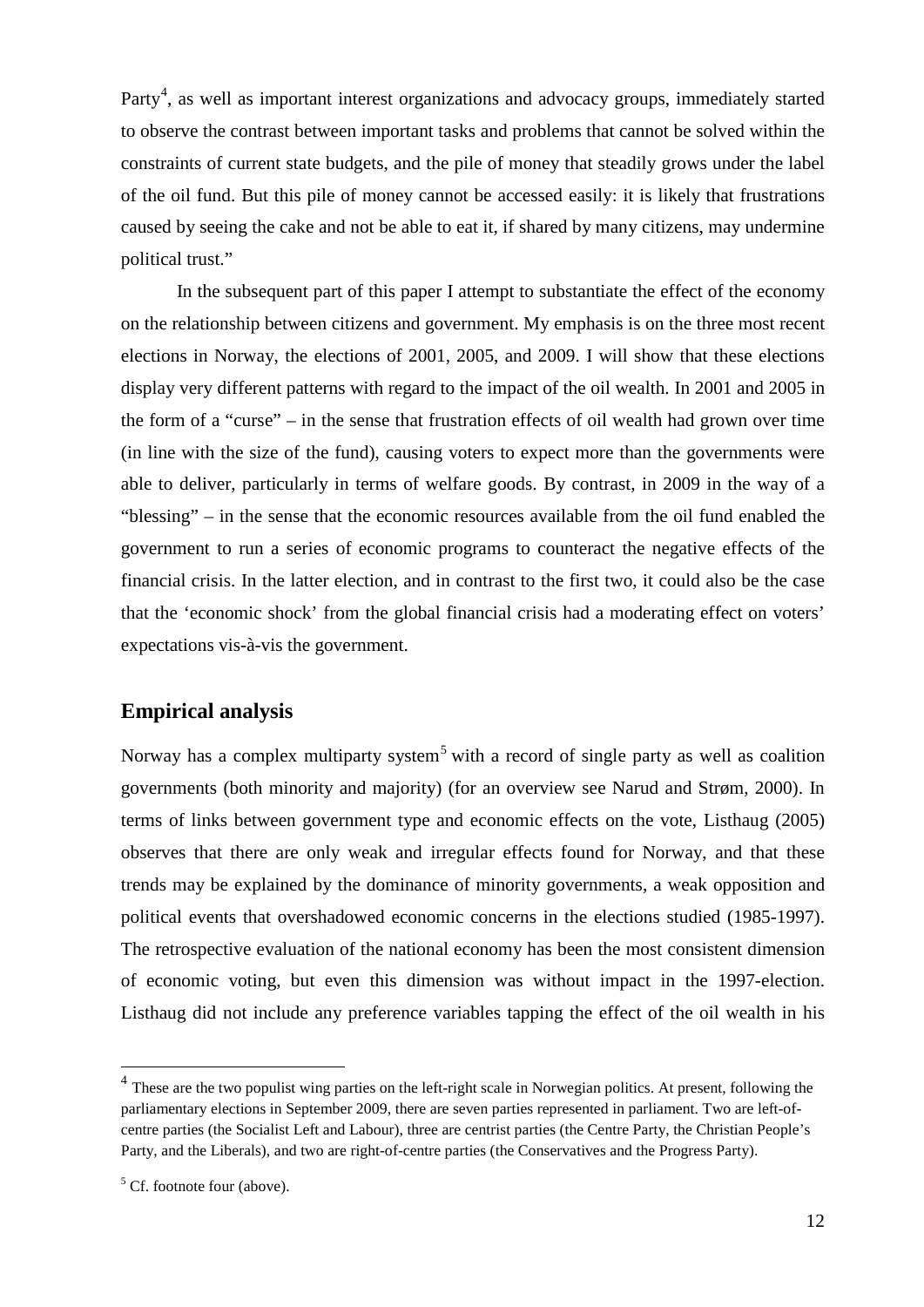model, even though he has linked this aspect to declining political trust in later publications (Listhaug, 2007; see also Aardal, 2003).

The three governments to be analyzed in the present paper differ both in terms of cabinet type, ideological composition, and size. The incumbent facing the electorate in 2001 was a single party Labor government, whereas in 2005 it was a center-right minority government consisting of the Christian People's Party, the Conservatives and the Liberals. The latter had to give way to a center-left majority coalition of Labor, the Center Party and the Socialist Left Party which met the electorate as the incumbent government in the 2009 election.

I have already noted that the revenues from the oil fund can have opposite effects than those predicted by the conventional model of economic voting. Even though the overall impact of economic factors has been modest compared to other factors, Norwegian voters seem to have been well aware of the changes that have taken place in the economy. Hence, Narud and Valen (2007:270) found that voters' retrospective evaluations of the national economy between 1985 and 2005 went hand in hand with the actual development of the macro economy. Moreover, the rapidly improving economy which formed the bases of the elections of 2001 and 2005 was clearly reflected in the eyes of the voters, as Figure 5 confirms.<sup>[6](#page-13-0)</sup> This is evident particularly in 2005, in which case very few voters said that their personal or the national economy had deteriorated (9 and 11 per cent). The great majority of them reported that the economic conditions were the same as earlier. In addition to the retrospective evaluations reported there, the voters' prospective perceptions of the economy as well as that of unemployment were positive (Narud and Valen, 2007; Narud and Aardal, 2007). As expected, in 2009 the number of voters with a positive perception of the national economy dropped substantially. However, the same is not the case for personal economy – in spite of the surge of the economic crisis. In addition, and more surprisingly, the number of voters stating that the economy had deteriorated did not increase in 2009 (figures not shown). Again, the greater part of the voters said that the economy had stayed about the same.

<span id="page-13-0"></span> <sup>6</sup> Identical wording has been used in all surveys. **Personal economy**: *[We are interested in how people have it](http://129.177.90.145/nsddata/velocity?study=http%3A%2F%2F129.177.90.145%3A80%2Fobj%2FfStudy%2FNSD0973e&format=html&mode=transform#V208)  [economically nowadays. Would you say that you and your household have a better or worse economy than a](http://129.177.90.145/nsddata/velocity?study=http%3A%2F%2F129.177.90.145%3A80%2Fobj%2FfStudy%2FNSD0973e&format=html&mode=transform#V208)  [year ago? Is it much better or a bit better?](http://129.177.90.145/nsddata/velocity?study=http%3A%2F%2F129.177.90.145%3A80%2Fobj%2FfStudy%2FNSD0973e&format=html&mode=transform#V208) [Is it much worse or a bit worse?](http://129.177.90.145/nsddata/velocity?study=http%3A%2F%2F129.177.90.145%3A80%2Fobj%2FfStudy%2FNSD0973e&format=html&mode=transform#V210)* **National economy**: *[Would you say](http://129.177.90.145/nsddata/velocity?study=http%3A%2F%2F129.177.90.145%3A80%2Fobj%2FfStudy%2FNSD0973e&format=html&mode=transform#V213)  that the economic situation [in the country has become better in the last 12 months, almost as before or worse?](http://129.177.90.145/nsddata/velocity?study=http%3A%2F%2F129.177.90.145%3A80%2Fobj%2FfStudy%2FNSD0973e&format=html&mode=transform#V213)  [Would you say much better or a bit better?](http://129.177.90.145/nsddata/velocity?study=http%3A%2F%2F129.177.90.145%3A80%2Fobj%2FfStudy%2FNSD0973e&format=html&mode=transform#V213) [Would you say much worse or a bit worse?](http://129.177.90.145/nsddata/velocity?study=http%3A%2F%2F129.177.90.145%3A80%2Fobj%2FfStudy%2FNSD0973e&format=html&mode=transform#V215)*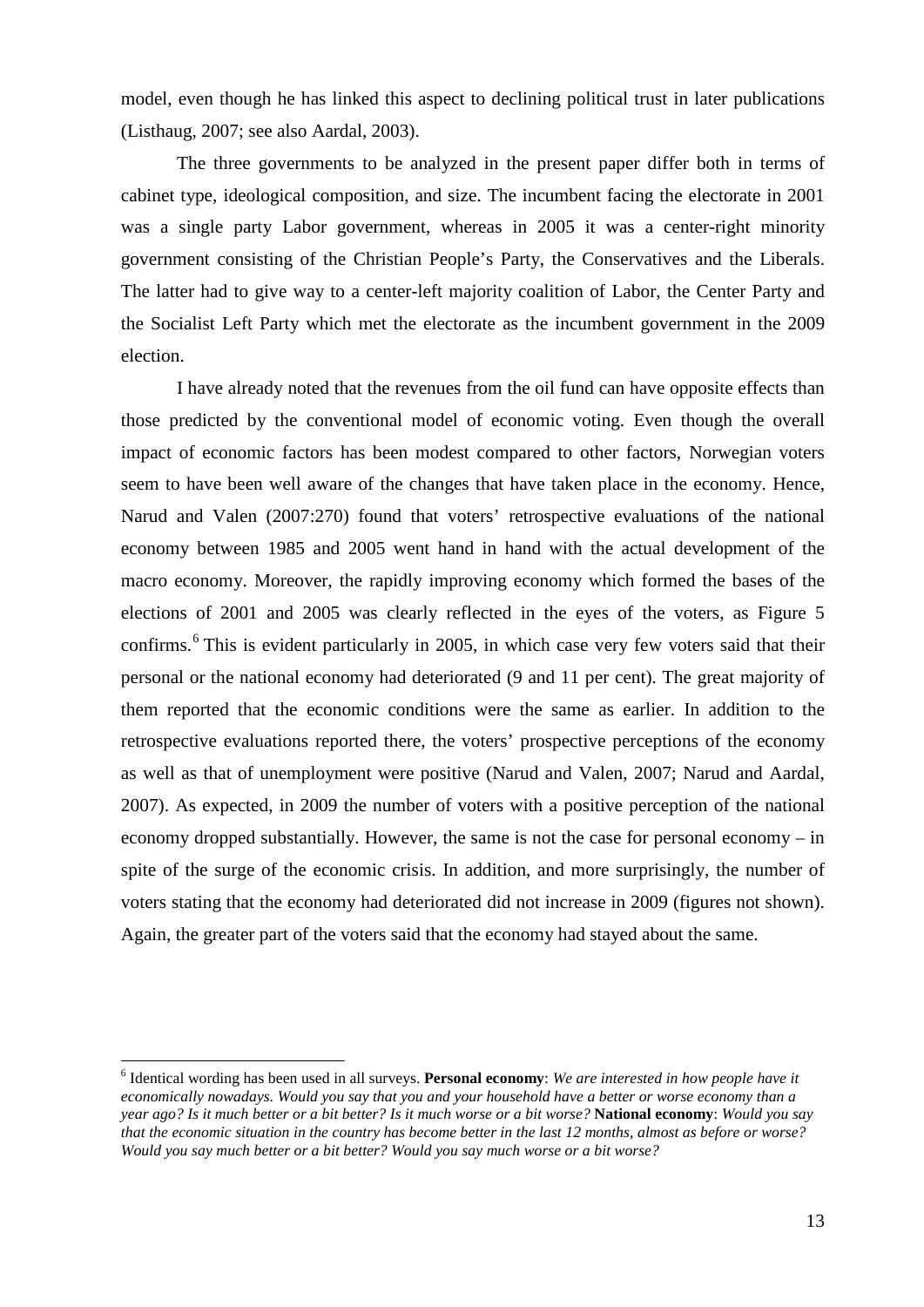**Figure 5. Voters' retrospective perceptions of personal and the national economy, 1985- 2009. Per cent stating that the economy has become "much better" or "somewhat better"**.



Returning to the elections of 2001 and 2005, none of the incumbent governments at the time were able to cash in any benefits from the positive developments. Instead, the incumbent parties suffered record high losses (cf. Figure 4). These observations are interesting in light of the "grievance-asymmetry" hypothesis and the alleged "curse of the oil purse". I have argued that a positive economic development over a longer period of time will have a tendency to create expectations among the voters that are almost impossible to meet. It could be that the policy performance of the governments were falling short of voters' expectations, simply because they demanded the governments to "deliver" more than they already did in terms of welfare, education, and other types of benefits.

Indeed, analyses of the 2001 and 2005 elections indicate a clear tendency in this direction, even though the political context of the two elections varied (Narud and Valen, 2007; Narud and Aardal, 2007). In 2001 Labor faced the electorate after only just a year and a half in office. In the spring session of 2000 the party had joined the rightist parties in toppling the centrist "mini-coalition" headed by Kjell Magne Bondevik, quite a popular government according to the opinion polls (Aalberg, 2002:377; Narud and Strøm, 2011). In 2001 the Labor government had no real challengers, however, as the opposition parties failed to form a viable alternative to Labor. By contrast, the centre-right minority coalition of 2005, which had been in office for the entire four year period, was challenged by the co-called red-green alliance, consisting of Labor, the Centre Party and the Socialist Left, which for the first time in history formed a joint majority alternative left-of centre. This fact made the question of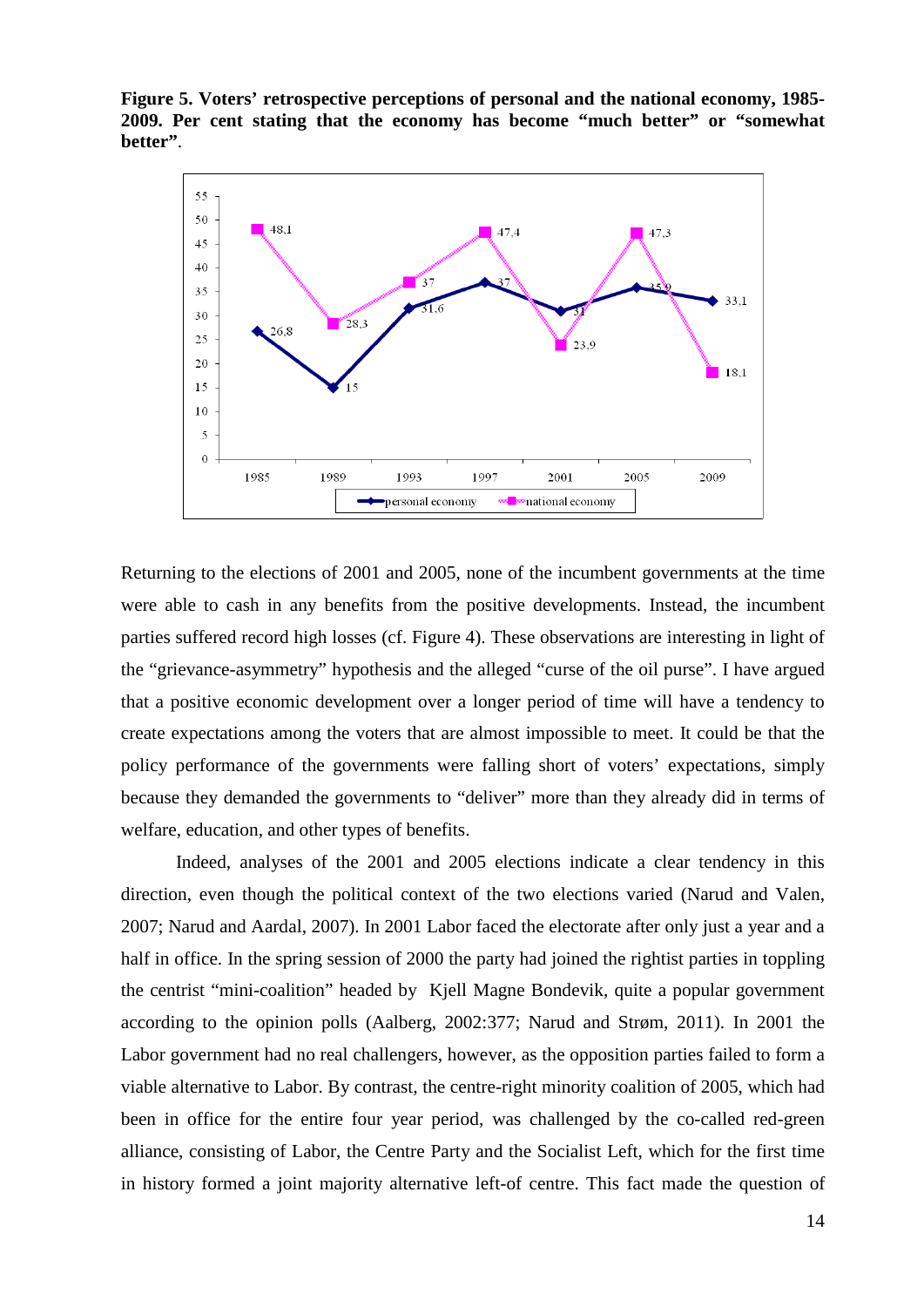governing alternatives a dominant issue in the election campaign. In addition, the election agendas of the 2001 and 2005 campaigns were quite different. In 2001 two issues dominated the agenda: taxes and schools. The 2005 campaign had a wider spectrum of issues in which a number of welfare questions were at the forefront (Aardal, 2003; 2007). What the two governments had in common, however, was a context of favorable developments in the macro-economy; a low level of inflation and unemployment, a considerable growth in GNP, and last, but not least, a swelling oil purse.

Yet, economy, at least in terms of the traditional macro economic indicators, played a very modest role for voters' party choice in both elections. If we first look at the 2001 election, the economic indicators explained only 2 per cent of the support for the incumbent party (Narud and Valen, 2007:301). Voters' perceptions of their own economic situation in the future was the only indicator with a significant effect, whereas their perceptions of the national economy, which in many comparative studies as well as the national ones have come out as the most relevant variable, had no significance. However, when taking into the equation voters' views on the use of oil money, the explained variance of the model improved considerably. Evidence showed that voters who supported a policy of increased spending of the oil revenues were much more inclined to vote against the government than those with a more restrictive view on public spending. In addition, many voters indicated that the parties to the right, the Conservatives and the Progress Party, had a better policy with regard to the oil fund than the incumbent government did. The single most important factor for voters' choice, however, was the government's performance on welfare issues, which was evaluated negatively by many voters. The overall analyses of the 2001 election showed that Labor had lost its traditional ownership of welfare issues (Aardal, 2003). Indeed, the discrepancy between voters positive perceptions of the economy and their negative evaluation of the government's performance must have hurt the government considerably (Narud and Valen, 2007: 288-301).

The 2005 election had many parallel features to that of 2001, although the incumbent government was a government of a different ideological "flavor". Accidentally, the electoral losses were exactly the same as for Labor in 2001. However, in coalition governments the incumbent parties rarely suffer the same fate. In fact, they often jostle each other for votes, and this was the case also here. The Christian People's Party and the Conservatives suffered enormous losses, and reached their lowest share of the votes ever. The third coalition partner, the Liberals, gained votes – benefiting substantially from the losses of its coalition partners (Aardal, 2007). The great victor this time was Labor, which took back many of its lost votes from four years back, and the Progress Party, which reached an all time high in the history of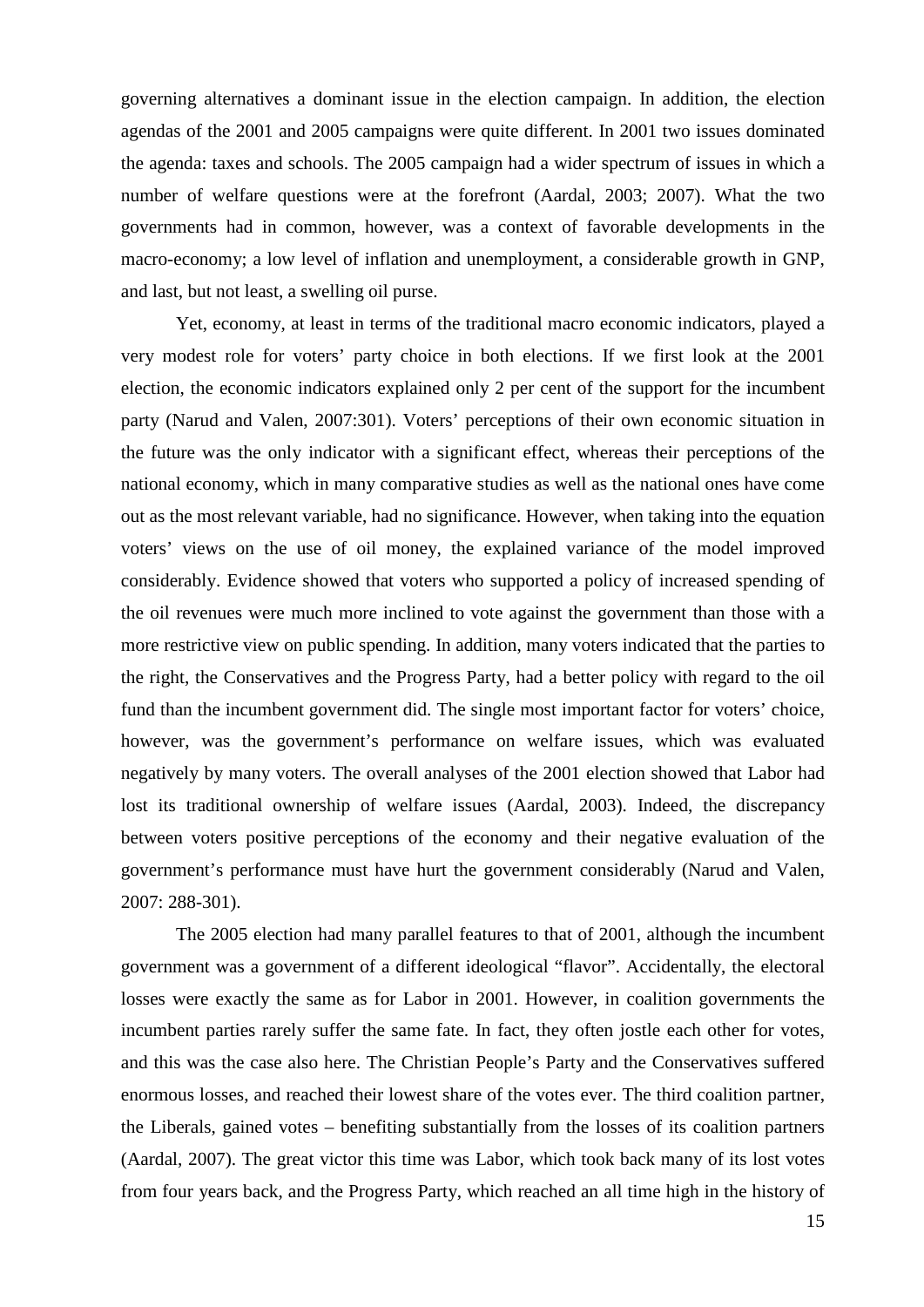the party. As was the case in 2001, the standard economic indicators played only a meager role for voters' support of the incumbent parties in 2005. Table 1 presents a block-wise regression of various clusters of explanatory variables identified by Narud and Aardal (2007:195) in their analysis of the election. The dependent variable is the joint electoral performance of all cabinet parties.

**Table 1. The impact of five sets of explanatory variables for the support of the incumbent parties in 2005 (voted for The Christians, Liberals or Conservatives). Blockwise linear regression. Standardized coefficients (beta).[7](#page-16-0)**

|                                         | <b>Block 1</b><br><b>Background</b> | <b>Block 2</b><br><b>Economy</b> | <b>Block 3</b><br><b>Political</b><br>issues | <b>Block 4</b><br>Oil<br>money | <b>Block 5</b><br><b>Ideology</b> |
|-----------------------------------------|-------------------------------------|----------------------------------|----------------------------------------------|--------------------------------|-----------------------------------|
| Education (high)                        | $.13**$                             | $.12**$                          | $.13**$                                      | $.09**$                        | $.10**$                           |
| Gender (women)                          | $-.04$                              | .00                              | .01                                          | .01                            | .04                               |
| Income (high)                           | $.16**$                             | $.14**$                          | $.13**$                                      | $.11*$                         | $.07**$                           |
| Age (high)                              | .04                                 | .03                              | .04                                          | .04                            | $.12**$                           |
| Occupation (low status)                 | $-.09**$                            | $-.08**$                         | $-.07**$                                     | $-07**$                        | $-.03$                            |
| Own economy better, retrospective       |                                     | .02                              | .00.                                         | .00.                           | $-.02$                            |
| Own economy better, prospective         |                                     | $-.01$                           | $-.01$                                       | $-.01$                         | $-.01$                            |
| Country's economy better, retrospective |                                     | $.17**$                          | $.16**$                                      | $.16**$                        | $.11**$                           |
| Fear of unemployment                    |                                     | $-.04$                           | $-.04$                                       | $-.04$                         | .01                               |
| Government's tax policy good            |                                     |                                  | $.14**$                                      | $.14**$                        | $.06*$                            |
| Government's tax policy bad             |                                     |                                  | $-0.09**$                                    | $-.08**$                       | $-.03$                            |
| Spend more of the oil money             |                                     |                                  |                                              | $-17**$                        | $-18**$                           |
| Public-private                          |                                     |                                  |                                              |                                | $.40**$                           |
| $R^2$ (adjusted)                        | .07                                 | .10                              | .13                                          | .15                            | .29                               |

\* sig. on .05 level, \*\* sig. on .01 level

*Source: Narud and Aardal, 2007:195*

Of particular interest for us are the blocks showing the effects of the economic variables, even though it should be noted that three of the background variables (education, income, and age) retained significant effects after control for all other factors.<sup>[8](#page-16-1)</sup> In other words, social and demographic background are by no means irrelevant for voters' choice, even though the various models of issue voting are the predominant explanatory tools these days. These

<span id="page-16-0"></span> $<sup>7</sup>$  Some claim that with a binary dependent variable logistic regression is a more suitable method than ordinary</sup> linear regressions. One argument is that with linear regressions we risk meaningless results, since the predicted probability may fall outside the range 0-1. Another argument (and the main one) is that the statistical tests for linear regressions are inappropriate with a binary dependent variable. Hellevik (2007) argues against these propositions claiming that the use of the two methods gives almost identical results for the two kinds of significance tests. Since results from logistic regression are difficult to understand, and in many cases may seem counterintuitive from a substantive point of view, he believes that OLS regression may well be used in these kinds of situations. Narud and Aardal (2007:195) did test both methods on the 2005 data, and the results were as good as identical.

<span id="page-16-1"></span><sup>&</sup>lt;sup>8</sup> Referances are made to the unstandardized coefficiants when comparisons are made between the blocks.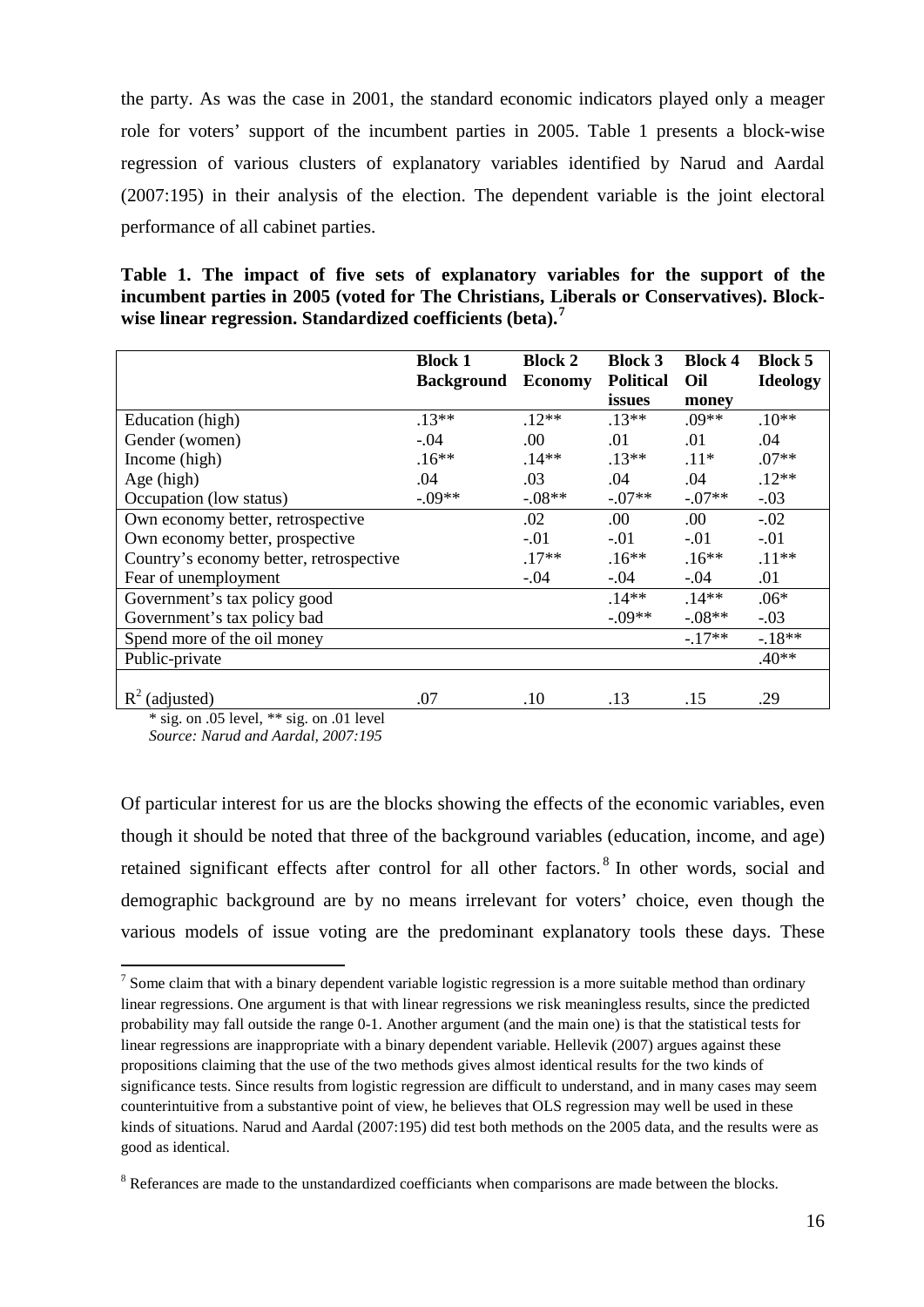observations suggest that economic voting should be assessed within in a broader model of voting behavior. The table shows that voters' evaluation of the national economy had a significant impact on the level of support for the government parties. The effect was quite strong and went in a positive direction, suggesting, rather unsurprisingly, that the support for the government parties increased with positive evaluations of the country's economy. However, block 2 only increased the explained variance modestly. The same is true for voters' evaluation of the government's tax policy, which was one of the most important issues in the 2001 campaign – much to the benefit of the Conservatives at the time. Voters' views on how to spend the revenues from the oil fund had a strong and negative effect on the incumbent parties' support, suggesting that the government's restricted oil policy did not go well with voters who held a more expansive view on this question. Indeed, this result corresponds to the 2001 election with relevance to the Labor government. The overall importance of the oil question was not extensive however, as the explained variance by introducing block 4 increased by only two per cent. What really mattered the most for voters' support (or failing support) for the government was their ideological leaning, that is, their orientation along the public-private policy dimension. The substantive interpretation of this observation is that support for the incumbent government decreased with a favorable view on public enterprises. Interestingly, voters' view on the government's tax policy turned out to be insignificant after the inclusion of block 5, whereas the effect of the national economy and oil money held up in the final model specification.

So far we have discussed the relationship with government and the opposition as though the opposition parties were one entity. This is of course too simple given the prominent position of the Progress Party in Norwegian politics, particularly with relevance to the question of oil revenues. We have already mentioned the restrictive attitudes of Norwegian governments concerning the use of these revenues, and how all governments have advocated the rule that they would not use more than four per cent of the return of the fund to finance the state budget. This self-imposed rule has been controversial, however, and certainly not in line with the views of the majority of the voters, as is clear from Figure  $6<sup>9</sup>$  $6<sup>9</sup>$  $6<sup>9</sup>$ 

<span id="page-17-0"></span> <sup>9</sup> The wording of the question (which has been the same in all four surveys) is as follows: *[Let's think about two](http://129.177.90.145/nsddata/velocity?study=http%3A%2F%2F129.177.90.145%3A80%2Fobj%2FfStudy%2FNSD0973e&format=html&mode=transform#V216)  [people, A and B discussing a present question. We provide you with two assertions they came up with](http://129.177.90.145/nsddata/velocity?study=http%3A%2F%2F129.177.90.145%3A80%2Fobj%2FfStudy%2FNSD0973e&format=html&mode=transform#V216)*. *A says: To avoid an increase in interest, and higher prices, we should not use more of the oil income than we do at present. B says: To solve current problems in society we may use considerably more of the oil income than we do at present. Which one of these persons would you agree more with?* In the figure we have excluded the number of voters holding a middle view (i.e. agree both with A and B, which was about 10 per cent in all the surveys) and voters who responded "don't know".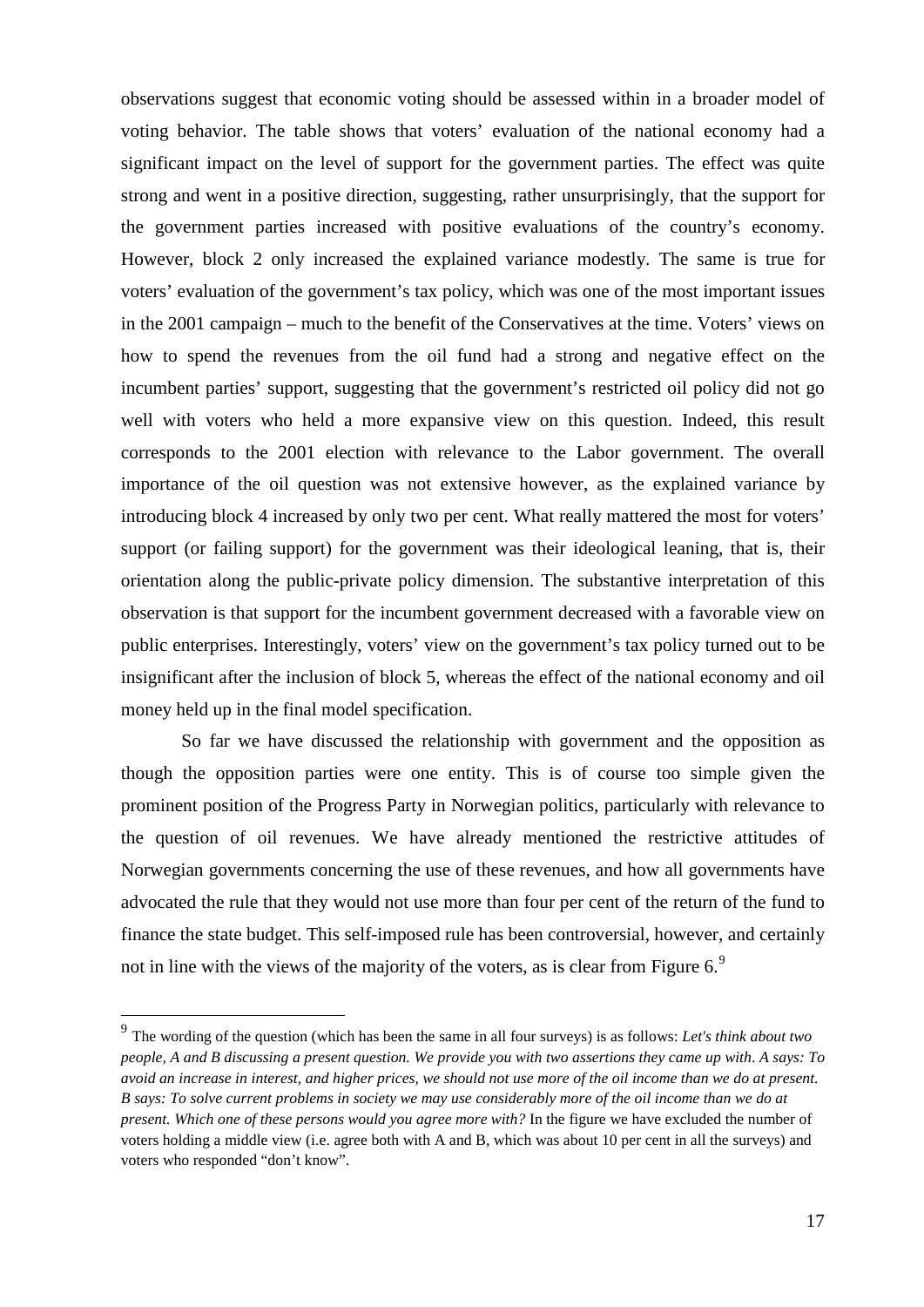

**Figure 6. Voters' attitudes towards the governments' spending of oil revenues, 1997- 2009.** 

In all elections, save the most recent one in 2009, voters who want to spend more of the oil income have greatly outnumbered those with a more restrictive view on this matter. The striking change that took place in voters' attitudes in connection with the 2009 election is a matter I will return to soon. The polarization between the two groups increased from 1997 to 2001, as the number of voters in the latter group decreased considerably. Voters who wanted to spend more of the income, on the other hand, increased in numbers. One reason for this development was surely the debate prior to the 2001 election in which the opposition parties recommended a more liberal spending of the oil incomes. The strongest and most insistent advocate for this view was then (and still is) the Progress Party, which time and again has pointed to the marked discrepancy between private affluence and public poverty. Consequently, the party has demanded that the large surplus from oil revenues should be used to help solve domestic problems. The fact that the number of voters in favor of spending more of the oil revenues decreased somewhat in 2005 is most likely a reflection of the change of government in 2001, with the former opposition parties now in office adapting to the more "responsible" 4 per cent rule. With even the Socialist Left Party (not traditionally known for its fiscal conservatism) included in government, it could be argued that since 2005 the Progress Party has stood alone as the only "true" opposition party in Norwegian politics. The party's supporters stand out as the most ardent defenders of the increased use of the oil revenues (Aardal, 2003; Narud and Aardal, 2007). In 2005 even the majority of the Socialist Left voters took a more moderate stand on the spending issue, whereas an overwhelming majority of the Progress Party voters (83 per cent) took the opposite position (Narud and Aardal, 2007:188).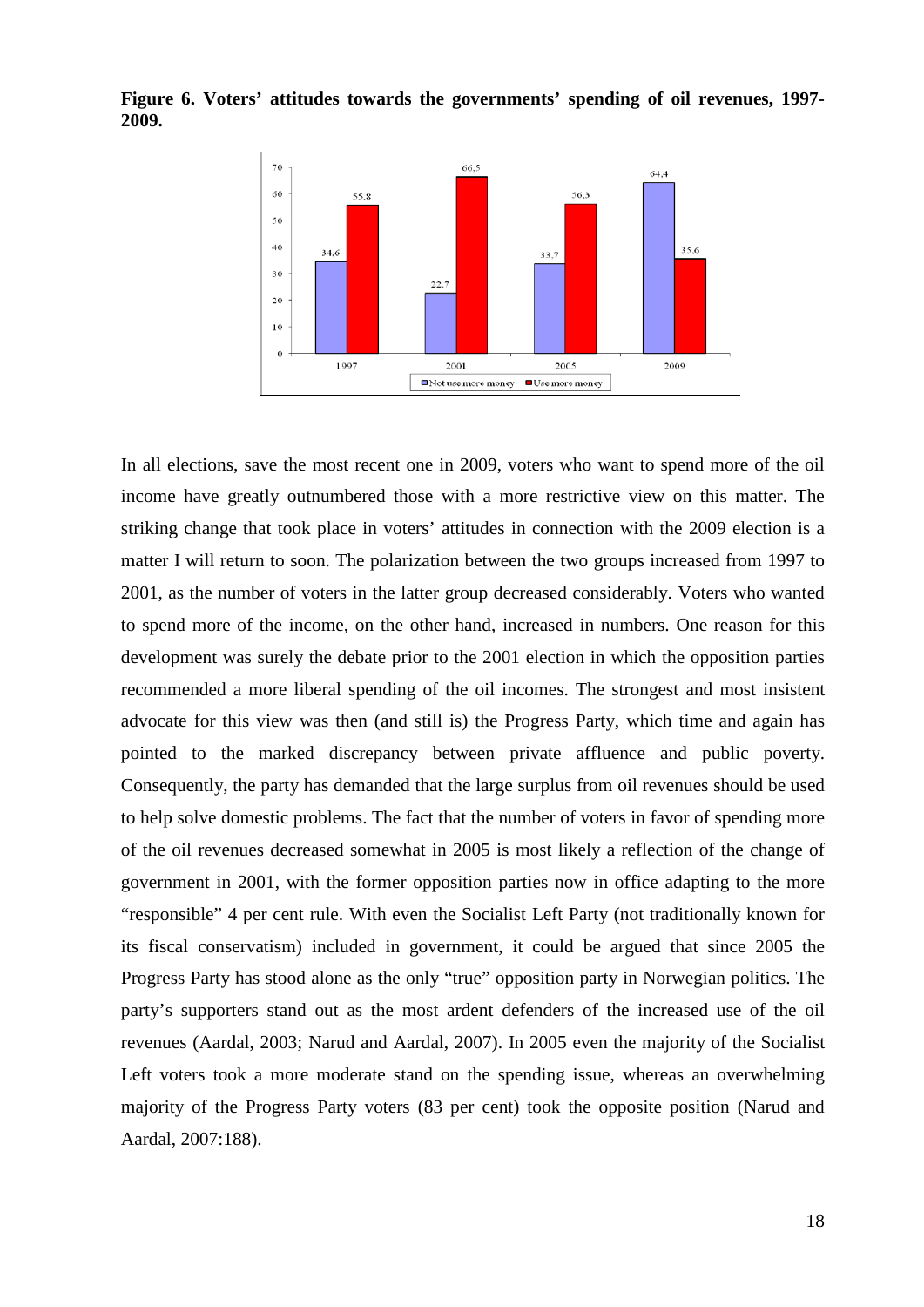How much is there to gain from being an advocate for increased spending of the oil money? Table 1 demonstrated that voters' attitudes towards the use of the oil income did not by itself explain very much of voters' support of the government. However, when we examine the importance of this issue for the support of the Progress Party, the result is noticeable. Narud and Aardal (2007:197) leave no doubt about the importance of the oil issue for the party's recent success. The explained variance was more than doubled when attitudes towards the oil revenues were included in the model. In other words, what the Progress Party wins from its views on the oil issue is a potential loss for the incumbent parties advocating a stricter policy. As was the case with Labor in 2001, dissatisfaction with government performance on welfare policies clearly contributed to the poor result of the centre-right cabinet also in 2005. Voters' evaluations were particularly bad on education, health policy and old age care, three of the core areas of the Conservatives and the Christian People's Party (Narud and Valen, 2007).

If we turn to the election of 2009, we face a quite different situation. Not only were the red-green parties able to hold on to government power, Figure 6 shows that the number of voters with a *restrictive* view on using more of the oil fund increased substantially from 2005 to 2009. Indeed, this group is now in majority, while the number of voters' holding a more expansive view forms the minority. A closer look at individual parties reveals that the Progress Party voters are amazingly stable in their views. Even though some of the party's voters have moved in a more restrictive direction, a great majority of them are still in favor of spending more oil money. This means that the Progress Party is still the main recipient of frustrated voters wanting to show their discontent with the established parties. All other party voter groups have taken a more moderate stand. The importance of this latter development has to do with the so-called frustration gap. This gap more or less closed in 2009 as result of voter movements towards a more restrictive view on public spending.

### **2009: The "blessing" of the economic shock**

The observed changes are most likely related to the effect of the financial crisis, and the necessity of the government to actually use more of the oil fund. Because of the global problems in the economy, the run-up to the 2009 election was quite different from the other two (i.e. the elections of 2001 and 2005). Around the world stock markets had fallen, large financial institutions had collapsed, and governments had to come up with rescue packages to counteract the effects of the financial "tsunami". Regarding the Norwegian government, the crisis started to show its effects in the second half of 2008, and from this point on the support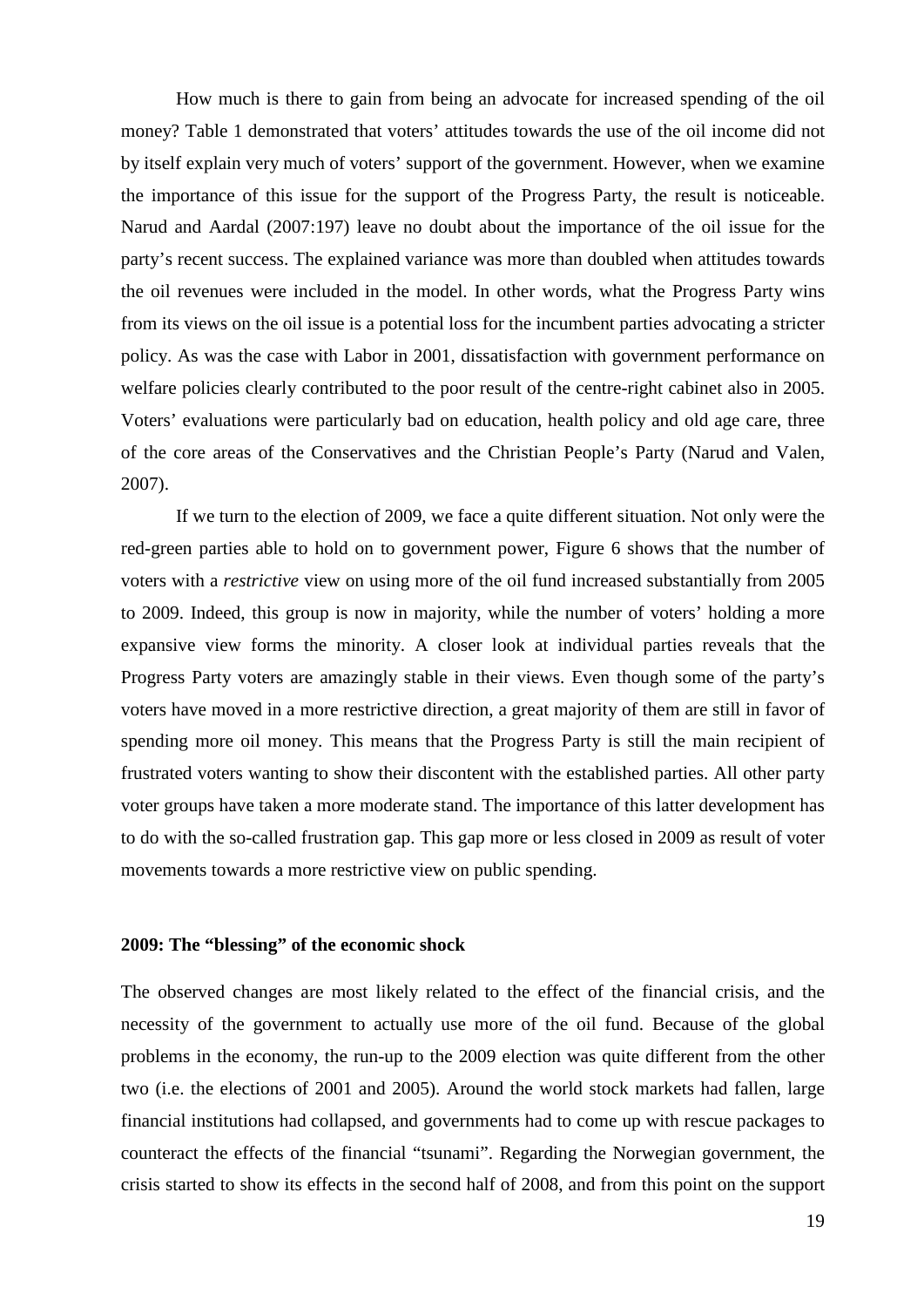for the government increased markedly. The effect, however, was restricted to the Labor Party alone and did not influence the support for the two junior partners of the coalition, the Socialist Left and the Centre Party. At the same time the largest opposition party, the Progress Party, experienced a downturn in popular support, as demonstrated by Figure 7.





The surge for Labor was in line with similar trends for government parties in other European countries at the time. As the arrows for the banks and the stock markets pointed downwards, they pointed upwards for Gordon Brown in the UK, for Merkel in Germany, Sarkozy in France and Berlusconi in Italy. In other words, the economic crisis seemed to favor the parties in office. Some commentators related these trends to the phenomenon of "risk aversion", and people's general preference for certainty over uncertainty in times of emergency (see e.g. Colomer, 2008, for this line of argument). When subject to serious shocks people seek refuge in the arms of the sitting government under the maxim: "you know what you've got, but not what you'll get". Indeed, the success of the Labor party in the 2009 election indicates that these kinds of psychological mechanisms may have played a role.

On the other hand, the lack of credible government alternatives as well as the incumbent government's handling of the financial crisis, are among the more likely causes of the its victory. During the campaign Prime Minister Jens Stoltenberg expressed the government's willingness to increase public spending in order to avoid a worsening recession. Hence, the government presented an expansive budget thus breaching the aforementioned 4 per cent spending rule of money from the oil fund. Indeed, this limit was already severely broken through various sets of stimulus packages before the election. The observed changes in voters' attitudes' towards the use of oil money between 2005 and 2009 (Figure 6) are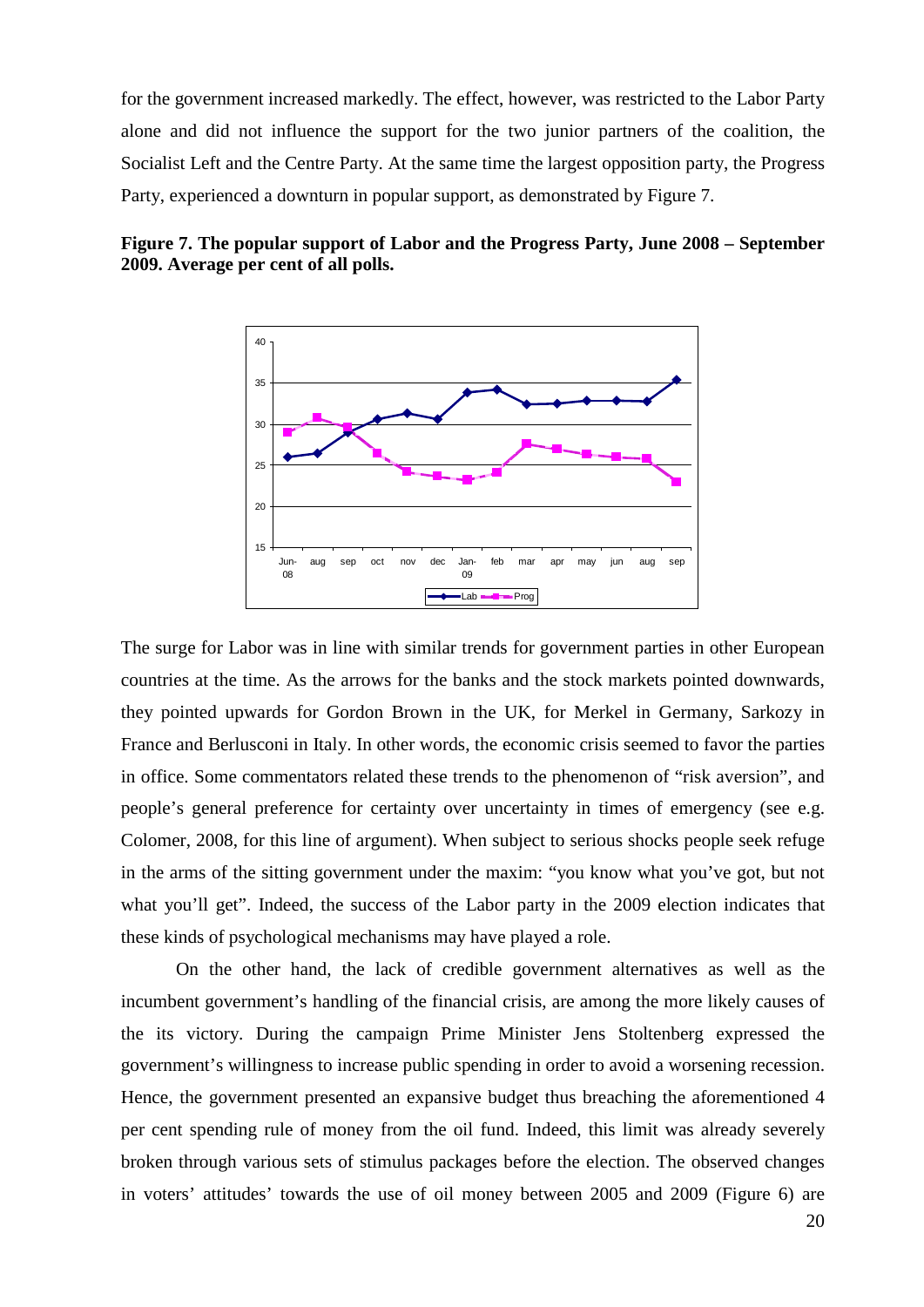probably partly a reflection of the economic measures already implemented by the government. Figure 8 demonstrates that the government's strategy was a tremendous success in the eyes of the voters. $10$ 



It is evident that a great majority of the voters were satisfied with the way the government had handled the financial crisis. Figure 8 shows that 90 per cent of the respondents indicated this view, whereas only 7 per cent were critical towards the government's actions.<sup>[11](#page-21-1)</sup> These tendencies could be observations already in June 2009, in other words before the election campaign started (Listhaug and Narud, 2011). Of course, the most satisfied voters were the ones supporting the government coalition parties - Labor, the Centre Party, and the Socialist Left. However, a majority of the Conservative and the centrist parties' voters (Liberals and Christian People's Party) looked favorably upon the government's handling of this issue as well. The Progress Party voters expressed the most negative opinions, but they were not many. Only 14 per cent believed that the red-green parties had done a poor job in handling the crisis.

The final question to be analyzed here is the overall impact of the economy on voters' support for the incumbent parties. Did economic factors play a more prominent role in the 2009 election than they normally have done in Norwegian elections? Again, let us lean on a

<span id="page-21-0"></span><sup>&</sup>lt;sup>10</sup> The wording of the question is the following: *We now have a question about the financial crisis that has struck Norway the last year. How do you think that the red-green government has handled this crisis? Do you think it has handled the crisis well, fairly well, fairly badly, or very badly*? In the table we have merged the two values very well and fairly well into "well", and very and fairly badly into "badly". The respondents who answered "don't know" have been removed from the analysis.

<span id="page-21-1"></span> $11$  3 per cent of the respondents answered "don't know.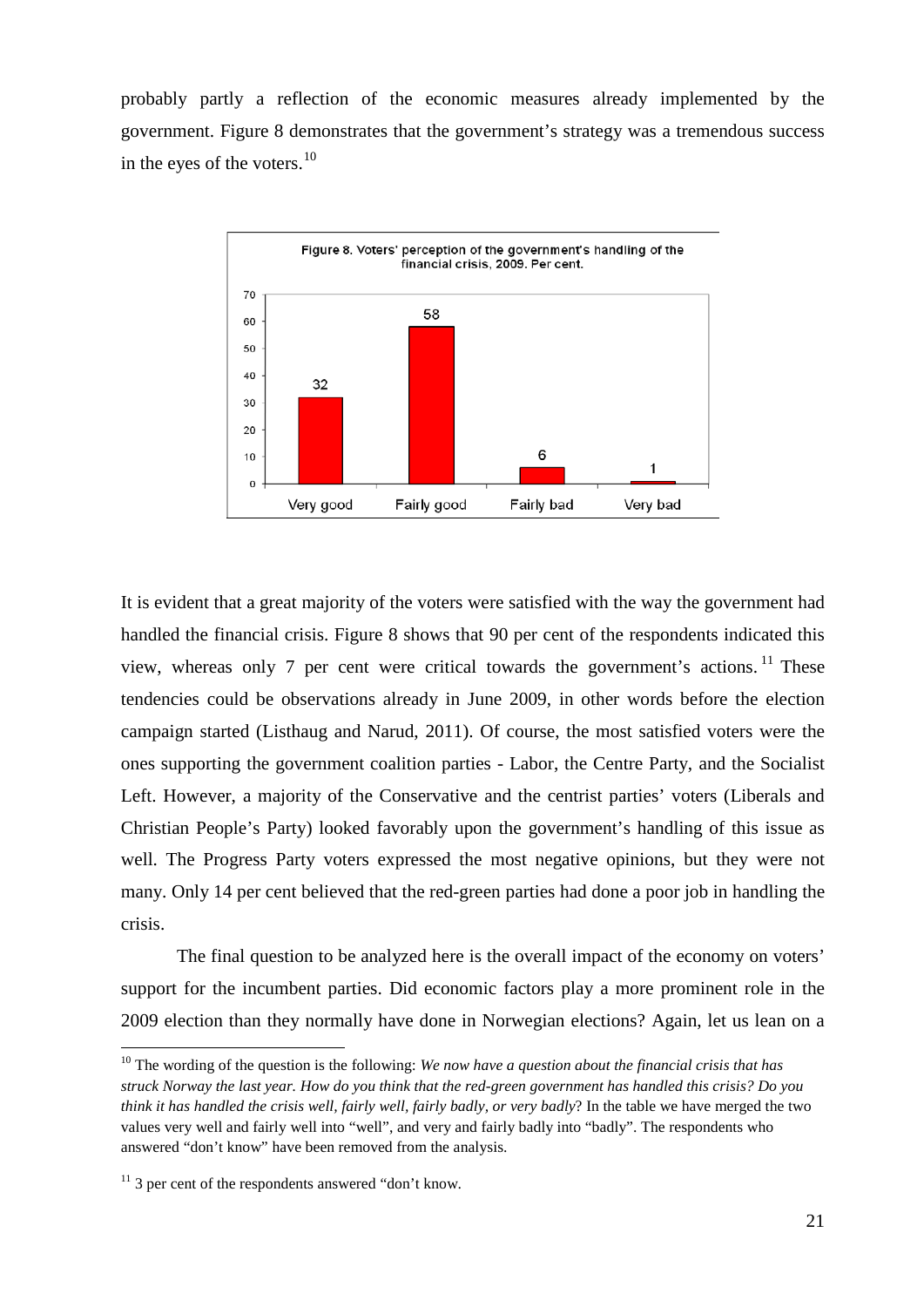multivariate regression model to shed light upon this question. I have included six blocks of variables to tap the relative importance of the economy vis-à-vis other factors. The results are shown in Table 2.

### **Table 2. The impact of six sets of explanatory variables for the support of the incumbent parties in 2009 (voted for The Socialist Left, Labor or Center Party). Block-wise linear regression. Standardized coefficients (beta).**

|                                                                                                      | <b>Block 1</b>    | <b>Block 2</b> | <b>Block 3</b>   | <b>Block 4</b> | <b>Block 5</b> | <b>Block 6</b>  |
|------------------------------------------------------------------------------------------------------|-------------------|----------------|------------------|----------------|----------------|-----------------|
|                                                                                                      | <b>Background</b> | <b>Economy</b> | <b>Financial</b> | Government     | Oil            | <b>Ideology</b> |
|                                                                                                      |                   |                | crisis           | performance    | money          |                 |
| Education (high)                                                                                     | .02               | .01            | $-.03$           | $-.02$         | $-.04$         | $-.05$          |
| Gender (women)                                                                                       | $.10**$           | $.13**$        | $.12**$          | $.11**$        | $.10**$        | .05             |
| Income (high)                                                                                        | $-.05$            | $-.06$         | $-.05$           | $-.04$         | $-.05$         | .00             |
| Age (high)                                                                                           | .01               | .00            | $-.02$           | $-.01$         | .02            | $-.02$          |
| Occupation (low status)                                                                              | .05               | .04            | .05              | .05            | .06            | .03             |
| Own economy better $(1)$ or<br>worse (5), retrospective                                              |                   | $-10**$        | $-.08**$         | $-.08*$        | $-.06$         | $-.06*$         |
| Own economy better $(1)$ or<br>worse $(5)$ , prospective                                             |                   | .00            | .03              | .03            | .01            | $-.01$          |
| National economy at present,<br>good $(1,2)$ or bad $(4,5)$                                          |                   | $-.07*$        | .00              | .00            | $-.01$         | .00             |
| National economy better (1)<br>or worse (5), retrospective                                           |                   | $-.08**$       | $-.06*$          | $-.06*$        | $-.05$         | $-.04$          |
| Unemployment in family, yes<br>$(1)$ , no $(2)$                                                      |                   | .04            | .03              | .03            | .03            | .03             |
| Fear of unemployment in<br>future yes $(1)$ , possibly $(2)$ ,<br>no(3)                              |                   | $-.05$         | $-.05$           | $-.06*$        | $-.06*$        | $-.05*$         |
| Government's handling of<br>financial crisis, good $(1,2)$<br>bad $(3,4)$                            |                   |                | $-.33**$         | $-.33**$       | $-.27**$       | $-.15**$        |
| Government performance on<br>school and transport policy,<br>poor (1) mentioned<br>(0) not mentioned |                   |                |                  | $-14**$        | $-14**$        | $-.10**$        |
| Spend more of the oil money<br>$(0=no, 1=yes)$                                                       |                   |                |                  |                | $-.24**$       | $-.19**$        |
| Public-private index<br>$(0 = public) (20 = private)$                                                |                   |                |                  |                |                | $-.45**$        |
| $\overline{R^2}$ (adjusted)                                                                          | .01               | .03            | .13              | .15            | .20            | .37             |

 $*$  sig. .05 \*\* sig.  $.01$ 

The table shows that only gender has a significant effect in the first block, confirming that female voters are more likely to support the center-left parties than men are. However, the explained variance of the first block is next to nothing. Introducing the classical economic variables in block 2 only slightly increases the explained variance. Three of the indicators are nevertheless significant: voters' retrospective perceptions of both personal and the national economy, as well as their perceptions of the current national economy. Hence, the probability to vote for the incumbent government decreases as we move from positive to more negative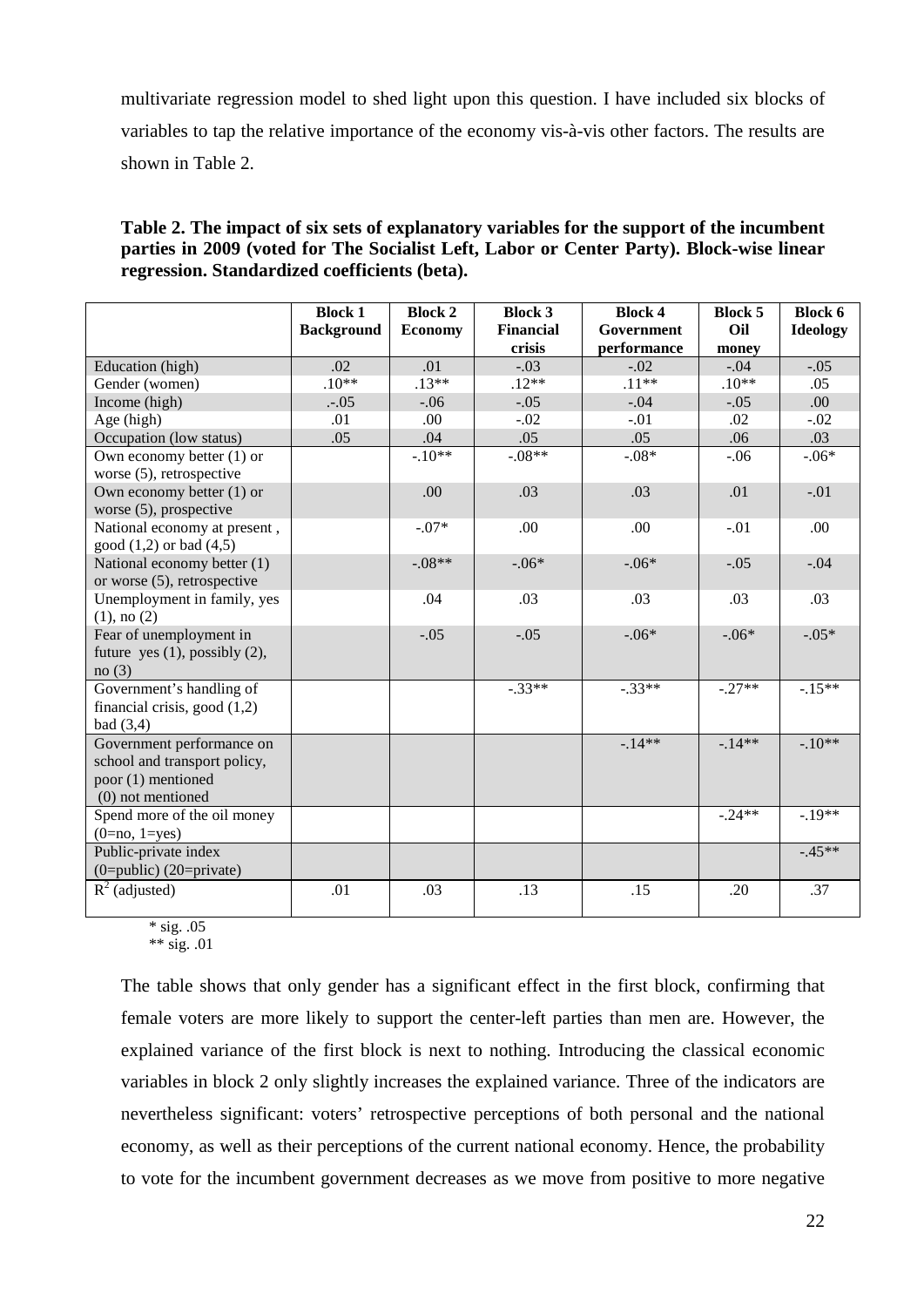perceptions of the economy. Voters' views of the government's handling of the financial crisis, however, improve the explained variance considerably. This item has a strong and significant effect, suggesting that positive evaluations of this matter are strongly related to voting for the incumbent parties.

Dissatisfaction with government performance on school and transport policy (block 5), has a significant and negative effect upon the support for the governing parties.<sup>[12](#page-23-0)</sup> However, this block only modestly boosts the explained variance of the model. By contrast, the explained variance increases by five per cent points when block 5 is introduced. Hence, a restrictive view on spending more of the oil money has a significant and positive effect on voting for the incumbent parties. Of course, if voters' attitudes towards spending were to change back to a more liberal level, it may very well reopen the so-called frustration gap. As past experience has shown, this may indeed be a liability for future governments. Finally, introducing the public-private policy index in block 6, almost doubles the explained variance. The items on the financial crisis and the oil money retain significant and strong effects, however, after control for ideology.<sup>[13](#page-23-1)</sup> In other words, economic factors related directly or indirectly to the financial crisis were central for the support for the incumbent government in 2009.

No doubt, the financial means available to the Norwegian government through the oil fund must have been a tremendous asset for the incumbent government in 2009. It gave the government the opportunity to show "muscles" in a situation where the economic recession created insecurity among many voters. In so doing, the government was able to meet a longstanding demand among many voters to use more of the oil money to solve domestic problems. It seems like a paradox therefore that the more classic economic issues (economic perceptions of the national/private economy, unemployment etc.) did not play a more significant role in our comprehensive model. This may be related to the 2009 campaign agenda, in which economic issues did not have a particularly prominent place (Narud, 2009; Jenssen, 2010). In addition, we have seen evidence from the election survey that voters had very few worries about future developments of the labor market and the national/personal economy. In fact, most voters believed the situation to be the same as earlier. Economic issues did, however, dominate a great part of the public debate in the year leading up to the election, and they certainly formed an important underlying premise in the competition between the political parties. In addition, Jenssen (2010:14) shows that Labor was rated very highly of

<span id="page-23-0"></span> $12$  Analyzing voters' perceptions of government performance, Narud (2011) demonstrates that these were the two areas that caused most dissatisfaction among the respondents.

<span id="page-23-1"></span> $<sup>13</sup>$  I refer to the unstandardized b coefficiants when comparing the changing effects from one block to the next.</sup>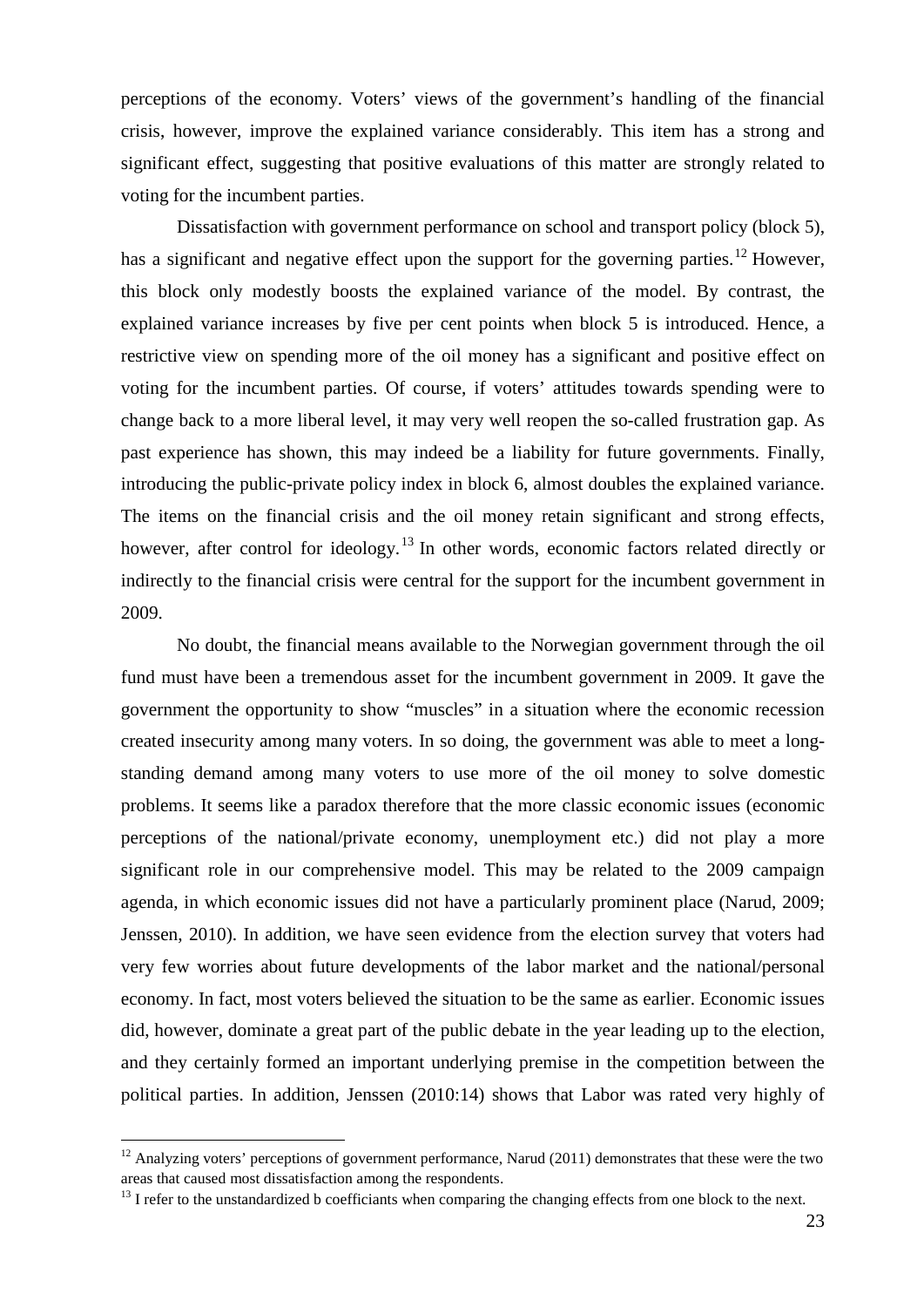those voters who mentioned economy and labor market policy as the most important issues in the election. The "issue ownership" of Labor was not shared by the junior partners of the coalition, the Centre Party and the Socialist Left (in spite of the latter holding the Minister of Finance portfolio), and could help explain why Labor was the only incumbent party which seemed to benefit electorally from the crisis. In addition, we should be open to the possibility that the economic recession had a moderating effect on votes' expectations towards the government. These were exceptional circumstances, however, and the question is what will happen when the government returns to a "normal" spending policy concerning the oil money.

### **Conclusion**

I started this paper by citing former Prime Minister Harold Wilson on the importance of the economy for voters' support for the governing parties. Evidence suggests that there is an effect of the economy on the vote, but that these effects are moderated by political institutions, contextual factors, and by different aspects of the economy. The importance and direction of economic factors vary between countries, between elections, over time, and with the level of analysis. The main question in this paper has been which kinds of political and economic contexts that are likely to condition the economic vote. I have agued that in the context of the Norwegian welfare system, the impact of the economy is conditioned upon the development of the oil sector. The standard economic indicators have played only a modest role for the vote. One reason may have to do with the country's position as a small nation with an open economy. The influence of the national government on the economic development is limited, and voters are thus less likely to hold the government accountable for the economy. Another, but by no means incompatible explanation, is suggested by Pacek and Radcliff (1995): in nations with generous welfare provisions, economic and social safety-nets lower the saliency of economic issues and make voters less alert to economic fluctuations. In the context of the Norwegian petro economy, I have argued that voters are more sensitive to the government's spending of the oil revenues. The strong government involvement in the oil sector has strengthened citizens' expectations of benefits they may get from the income of the oil. These expectations are on many parts linked to welfare policies.

History has shown that wealth from oil is not necessary a blessing and many countries have squandered their petro incomes. Norway has attempted to regulate and control the income from oil by creating a fund which invests the income abroad and sets limits to how much of the fund can be used in the national economy. By investing the income in foreign countries and saving it for the pensions of future generations, most of the wealth from oil has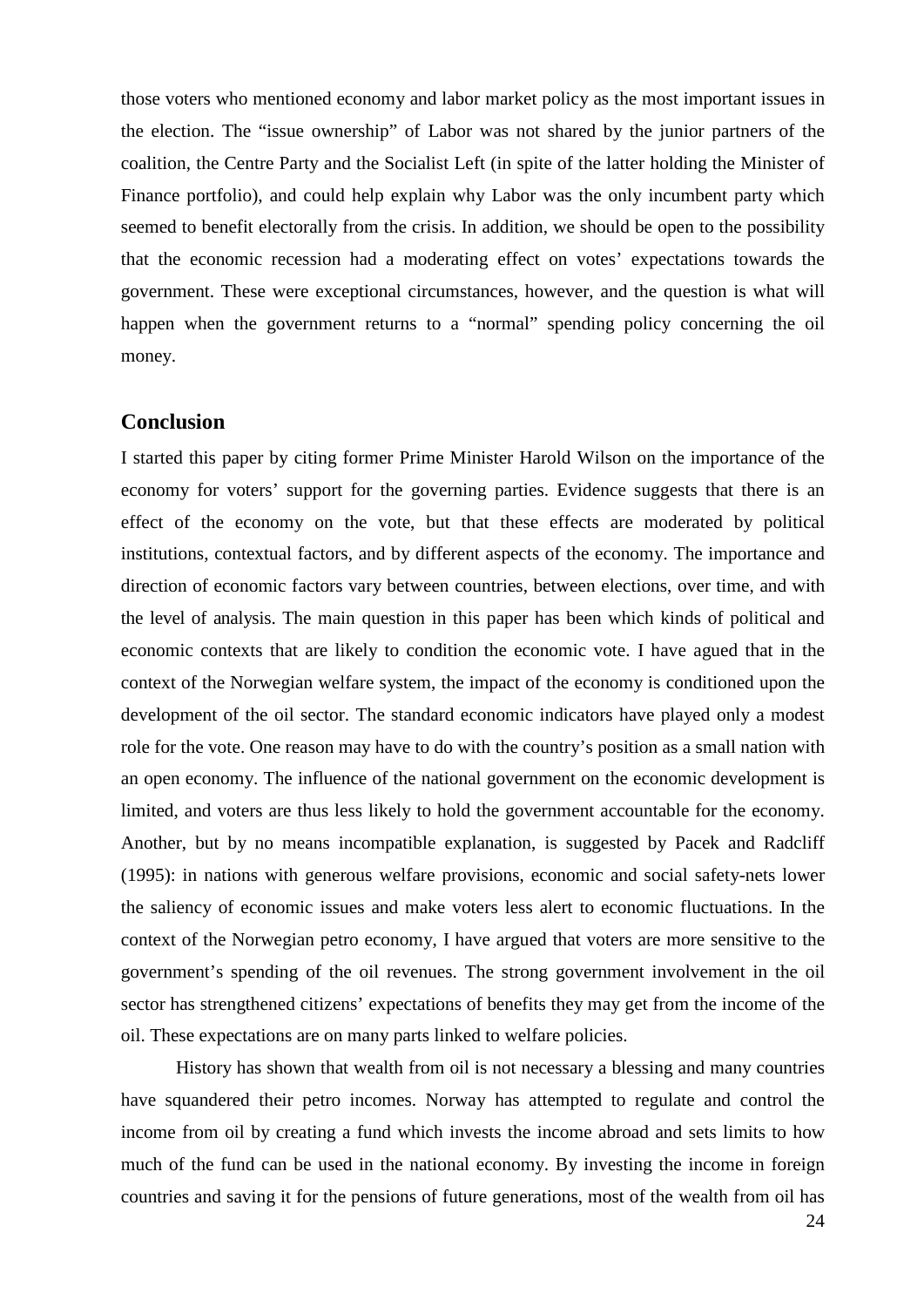been kept out of the country. However, it has not been kept out of the minds of voters. The strong growth of the fund creates frustrations as voters, and some of the parties (most notably the populist Progress party), as well as interest groups point to problems and issues that are not solved despite the accumulation of money. The parliamentary elections in 2001 and 2005 saw record losses for the incumbent parties despite the fact that economic conditions were favorable at both elections. It is likely that the growing oil fortune created expectations that government policies could not meet. The ensuing voter frustrations may have contributed to incumbency losses

In the 2009 election the pattern was reversed. The financial crises now dictated an increase in spending by government and the oil wealth came in handily for this purpose. This paper shows that voters gave good marks to how the government handled the crisis. The three parties in power received almost the same support (in sum) as in 2005 and were able to stay in power. In this case the oil fortune may have been a blessing. Now it remains to be seen if the government is able to reign in the overspending to get back to the 4 per cent rule. The political consequences of tighter use of money may well increase incumbency losses at the next election.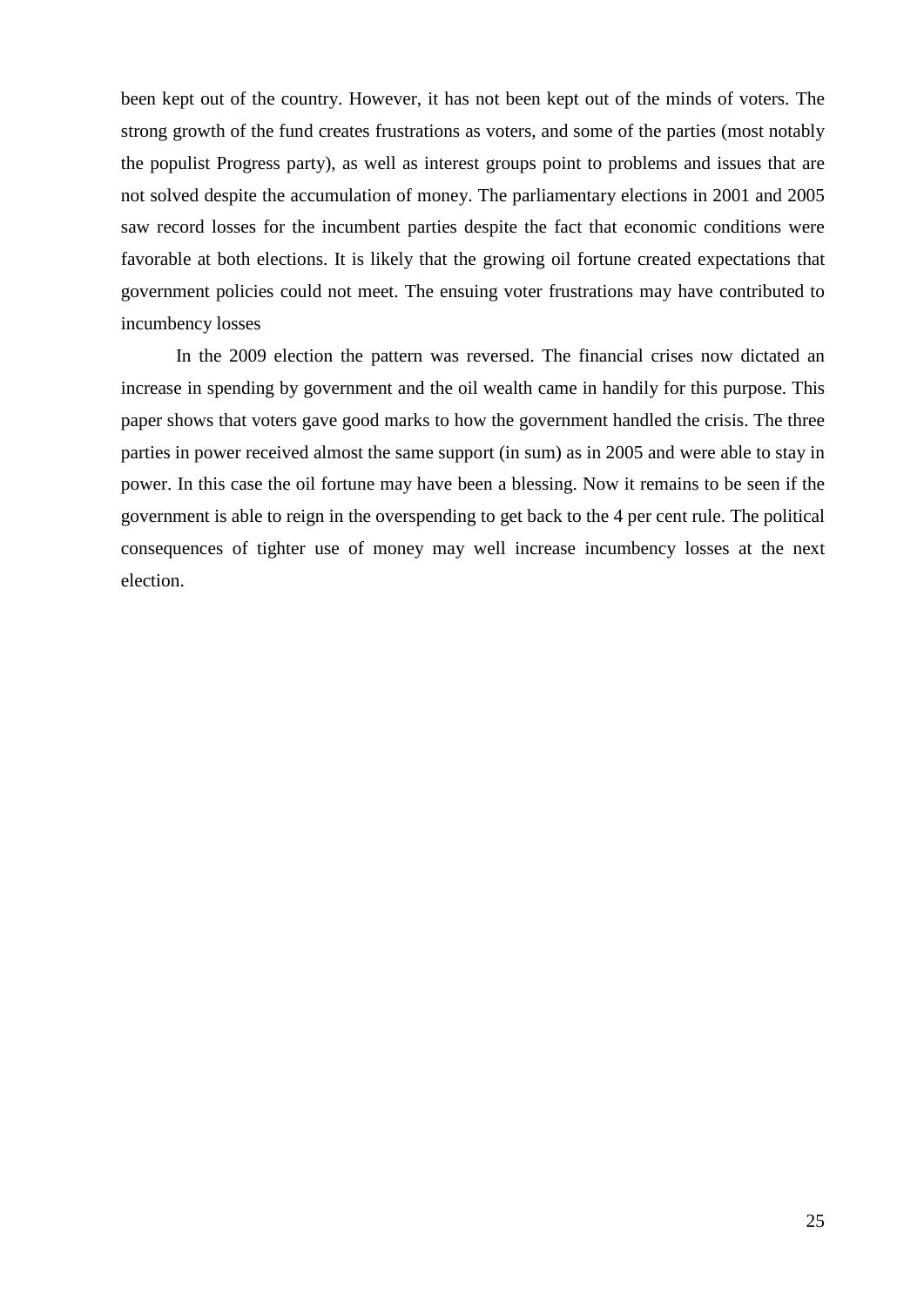## **References**

Aalberg, Toril. 2002. "Norway". *European Journal of Political Research* 40: 375-382.

Aardal, Bernt, ed. 2003. *Velgere i villrede*. *En studie av stortingsvalget i 2001.* Oslo: NKSforlaget.

Aardal, Bernt, ed. 2007. *Norske velgere*. *En studie av stortingsvalget i 2005.* Oslo: Damm.

- Anderson, Christopher J. 1995. 'Party Systems and the Dynamics of Government Support.' *European Journal of Political Research*, 27: 93–118.
- Anderson, Christopher J. 2000. 'Economic Voting and Political Context: A Comparative Perspective.' *Electoral Studies* 19: 151–70.
- Austen-Smith, David and Banks, Jeffrey S. 1988. 'Elections, Coalitions and Legislative Outcomes.' *American Political Science Review*, 82: 405–22.
- Bengtsson, Åsa. 2004. "Economic Voting: The Effect of Political Context, Volatility, and Turnout on Voters' Assignment of Responsibility". *European Journal of Political Research* 43: 749-767.
- Colomer, Josep 2008. "Economic Crisis Favors Incumbent Governments". *Josep Colomers Weekely Blog. Comments in insight in political Science.* [http://jcolomer.blogspot.com/2008\\_10\\_13\\_archive.html](http://jcolomer.blogspot.com/2008_10_13_archive.html)

Cronin, Thomas E. 1980. *The State of the Presidency.* Boston: Little and Brown.

- Dahl, Robert (ed.) 1966. *Political Opposition in Western Democracies.* New Haven: Yale University Press.
- Dalton, Russel 2004. *Democratic Challenges. Democratic Choices*. Oxford: Oxford University Press.
- Dorussen Han and Michaell Taylor (eds.) 2002. *Economic Voting*. London: Routledge.

Duch, Raymond M. and Randolph T. Stevenson. 2008. *The Economic Vote. How Political and Economic Institutions Condition Election Results*. New York: Cambridge University Press.

- Epstein, Leon D. 1967. *Political Parties in Western Democracies.* New York: Praeger.
- Fiorina, Morris P. 1981. *Retrospective Voting in American National Elections.* New Haven: Yale University Press.
- Harrop, Martin and Miller, William L. 1987. *Elections and Voters*. London: Macmillan.
- Hellevik, Ottar 2009. "Linear versus logistic regression when the dependent variable is a dichotomy". *Qual Quant* 43:59-74.
- Hibbs, Douglas A. 1987. *The Political Economy of Industrial Democracies*. Cambridge: Harvard University Press.
- Jenssen, Anders Todal. 2010. "2009-valget: Reddet finanskrisen den sittende regjeringen? Om stigende forventningers misnøye og politisk nådetid." Working note to POL 1001, spring semester of 2010, Political Science, NTNU.
- Danielsen, Jostein Solvær. 2009. "Oljens skyggeside: en ressursforbannelse?", Master's thesis in political science, Trondheim: NTNU:
- Karl, Terry Lynn. 1997. *The Paradox of Plenty: Oil Booms and Petro-States*. Berkeley, California: University of California Press.
- Larsen, Erling Røed. 2004. "Escaping the Resource Curse and the Dutch Disease?". Discussion Papers, No. 377, Statistics Norway, Research Department.
- Laver, Michael and Shepsle, Ken 1990. 'Coalitions and Cabinet Government.' *American Political Science Review,* 84: 873–90.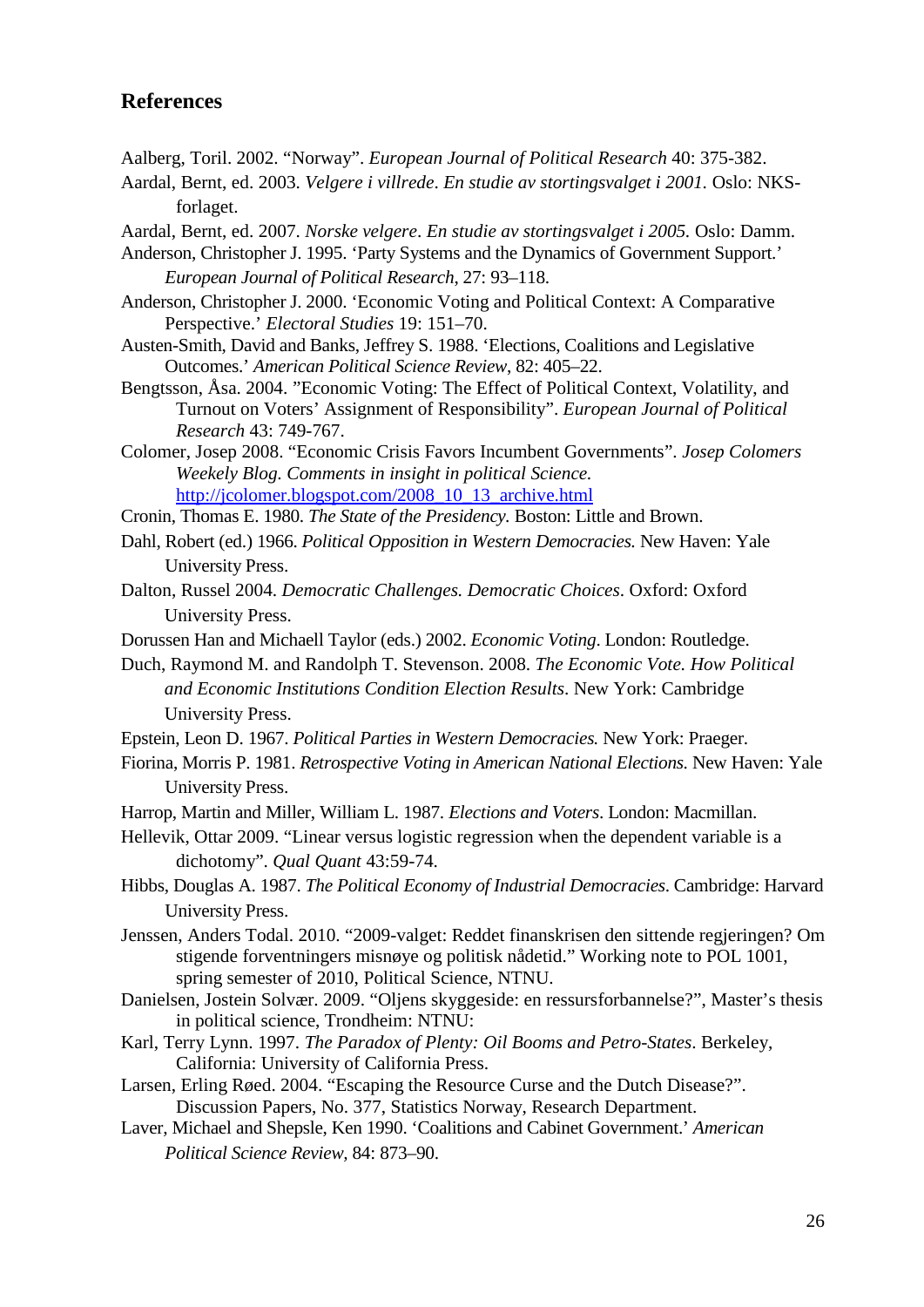- Lewis-Beck, Michael 1986. 'Comparative Economic Voting: Britain, France, Germany, Italy.' *American Journal of Political Science*, 30: 315–46.
- Lewis-Beck, Michael og Martin Paldam 2000. "Economic Voting: an Introduction". Electoral Studies 19:113.121.
- Listhaug, Ola. 1997. "The Decline in Class Voting", in Kaare Strøm and Lars G. Svåsand (eds.), *Challenges to Political Parties: The Case of Norway*, Ann Arbor, Michigan: University of Michigan Press.
- Listhaug, Ola. 2005. "Retrospective Voting". In Jacques. Thomassen (ed.), *The European Voter A Comparative Study of Modern Democracies.* Oxford: Oxford University Press.
- Listhaug, Ola. 2007. "Oil Wealth Dissatisfaction and Political Trust in Norway: A Resource Curse?" In Ø. Østerud (ed.), *Norway in Transition*. London and NY: Routledge.
- Listhaug, Ola and Hanne Marthe Narud. 2011. "The Changing Macro Context of Norwegian Voters: From Centre-Periphery Cleavages to Oil Wealth". In Martin Rosema, Bas Denters and Kees Aarts (Eds.) *How Democracy Works: Political Representation and Policy Congruence in Modern Societies*. Amsterdam: Amsterdam University Press/Pallas Publications.
- Martinsson, Johan 2009. *Economic Voting and Issue Ownership. An Integrative Approach*. Gothenburg: Department of Political Science.
- Müller, Wolfgang C. and Strøm, Kaare (eds.) 1999. *Policy, Office or Votes*? Cambridge: Cambridge University Press.
- Nannestad, Peter and Martin Paldam. 1997. "The Grievance Asymmetry revisited: A Micro Study of Economic Voting in Denmark". *European Journal of Political Economy*13: 81-99.
- Narud, Hanne Marthe 1996. 'Electoral Competition and Coalition Bargaining in Multi-Party Systems.' *Journal of Theoretical Politics,* 8: 499–525.
- Narud, Hanne Marthe 1996a. 'Party Policies and Government Accountability: a Comparison between the Netherlands and Norway.' *Party Politics*, 2: 479–507.
- Narud, Hanne Marthe 2009. "De små marginenes valg." *Norsk statsvitenskaplig tidsskrift*, vol. 25: 357-373.
- Narud, Hanne Marthe 2011. "Et regjeringsvalg i skyggen av finanskrisen". Forthcoming in B. Aardal (ed.), *Det politiske landskap. En studie av stortingsvalget i 2009*. Oslo: Cappelen-Damm.
- Narud, Hanne Marthe and Galen A. Irwin. 1994. 'Must the Breaker Pay? Cabinet Crises and Electoral Trade-offs.' *Acta Politica*, 29: 265–84.
- Narud, Hanne Marthe og Kaare Strøm 2000. "Norway: A Fragile Coalitional order". I W. C. Müller og K. Strøm red. *Coalition Governments in Western Europe.* Oxford: Oxford University Press.
- Narud, Hanne Marthe and Henry Valen. 2007. *Demokrati og ansvar*. Oslo: Damm.
- Narud, Hanne Marthe and Bernt Aardal 2007. "Økonomisk stemmegivning i oljefondets skygge". In B. Aardal (ed.), *Norske velgere. En studie av stortingsvalget i 2005.* Oslo: Damm.
- Narud, Hanne Marthe and Henry Valen. 2008. "Coalition Membership and Electoral Performance in Western Europe". In K. Strøm, W, C. Müller and T. Bergmann (eds*.), Cabinets and Coalition Bargaining. The Democratic Life Cycle in Western Europe.*  Oxford: Oxford University Press.